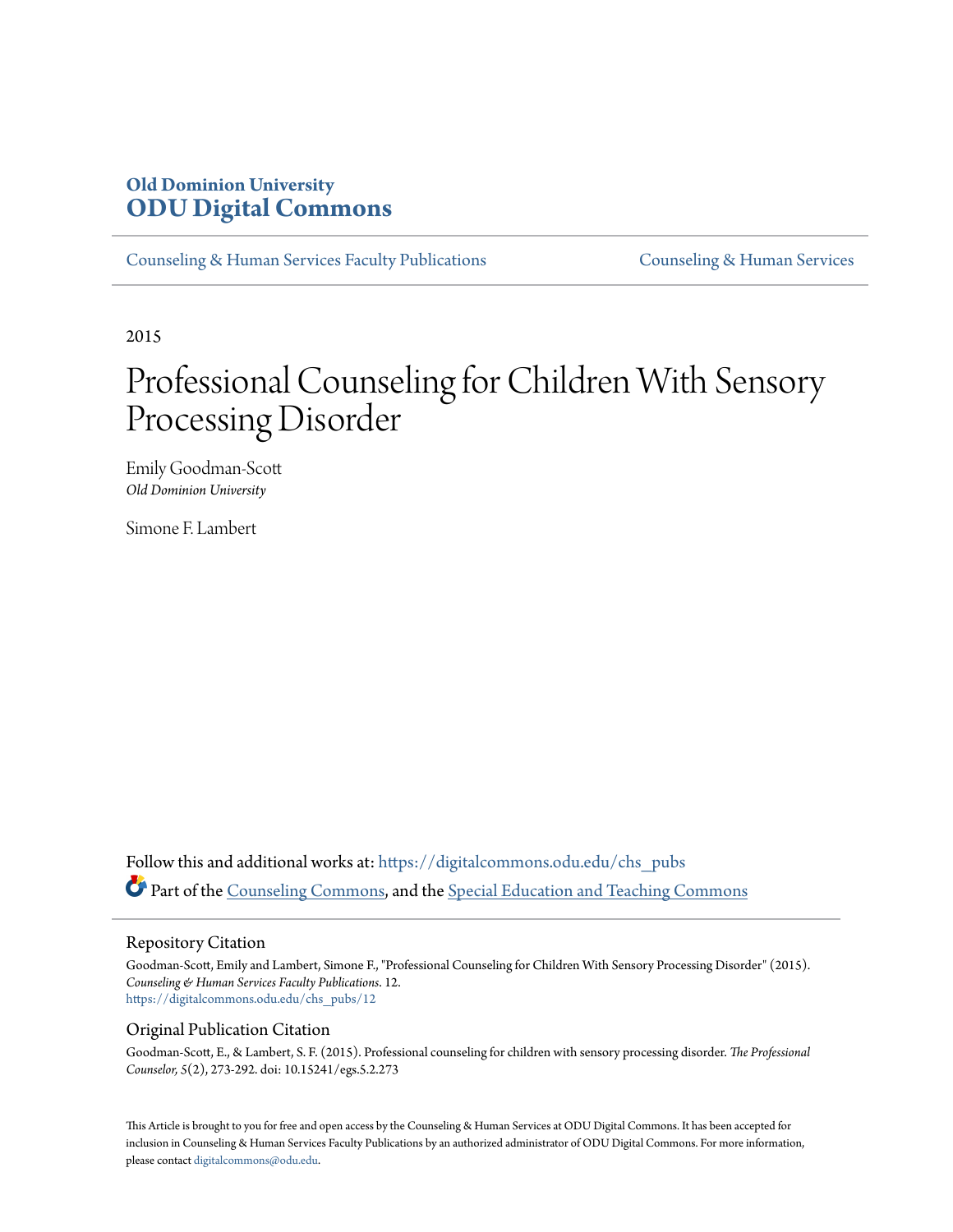# **Professional Counseling for Children With Sensory Processing Disorder**



**Emily Goodman-Scott Simone F. Lambert**

**Sensory processing disorder is a complex neurological disorder affecting approximately 5–17% of the population, yet professional counselors often misunderstand and misdiagnose this disorder. A child's academic, emotional and social functioning can be substantially impacted by sensory processing disorder; early diagnosis and treatment is crucial. In this article, the authors describe the disorder, discuss its impact on children and their families, and provide recommendations and resources for both mental health counselors and school counselors to utilize when serving this unique population with special needs. A case study is included, in addition to suggestions for treatment collaboration and advocacy on behalf of clients with sensory processing disorder.**

*Keywords:* **Sensory processing disorder, special needs, children, school counselors, mental health counselors**

 Children experience the world through their senses—the sound of the air conditioner running in their classroom, the feel of a chair under their legs, the sight of a colorful wall, the smell of food cooking, the muscle movement used to pick up a toy. The typical child can accurately perceive, process and respond to the myriad stimuli in their environment, focusing on important stimuli, such as a parent's voice, and filtering out unimportant ones, such as a humming refrigerator. For other children, the same environment and accompanying stimuli can be uncomfortable, overwhelming, unnoticeable and even frightening. Researchers estimate that approximately 5–17% of the population has sensory processing disorder (SPD), a neurological disorder in which sensory input is irregularly sensed, processed, organized, and responded to, creating sensory challenges that negatively impact daily functioning (Ahn, Miller, Milberger, & McIntosh, 2004; Ben-Sasson, Carter, & Briggs-Gowan, 2009). As a result of poor sensory processing, individuals with SPD may overreact or underreact to stimuli (Byrne, 2009; Dunn, 1997, 2001; James, Miller, Schaaf, Nielsen, & Schoen, 2011; Katz, 2006; Miller, Anzalone, Lane, Cermak, & Osten 2007; Walbam, 2013; Withrow, 2007). SPD is a lifelong disorder; while typically developing children gain the ability to increasingly suppress stimuli with age, children with SPD tend to struggle throughout their lifetime (Davies & Gavin, 2007), particularly if SPD is unidentified, misdiagnosed or inaccurately treated.

 Professional counselors are called to accurately diagnose and treat clients' mental health and co-occurring disorders (American Counseling Association [ACA], 2014). However, SPD is widely unrecognized and misdiagnosed in the counseling field (Collier & Falls, 2010; Katz, 2006; Murphy, 2011; Withrow, 2007*)*. With increasing research supporting the legitimacy of the SPD diagnosis (e.g., Chang et al., 2014; Davies & Gavin, 2007; Owen et al., 2013), counselors can be on the forefront of screening and providing counseling services to children with SPD. This article will provide readers with background information on SPD, implications for clinical mental health and school counseling practice, a case study example, and recommendations for future professional education, advocacy and research. In the literature, SPD has been referred to by similar terms such as sensory integration disorder or categorized by subtype (e.g., sensory modulation disorder). However, the term

**Emily Goodman-Scott, NCC, is an Assistant Professor at Old Dominion University. Simone F. Lambert, NCC, is the Counseling Department Chair and Associate Professor at Argosy University. Correspondence may be addressed to Emily Goodman-Scott, 110 Education Building, Old Dominion University, Norfolk, VA 23529, egscott@odu.edu.**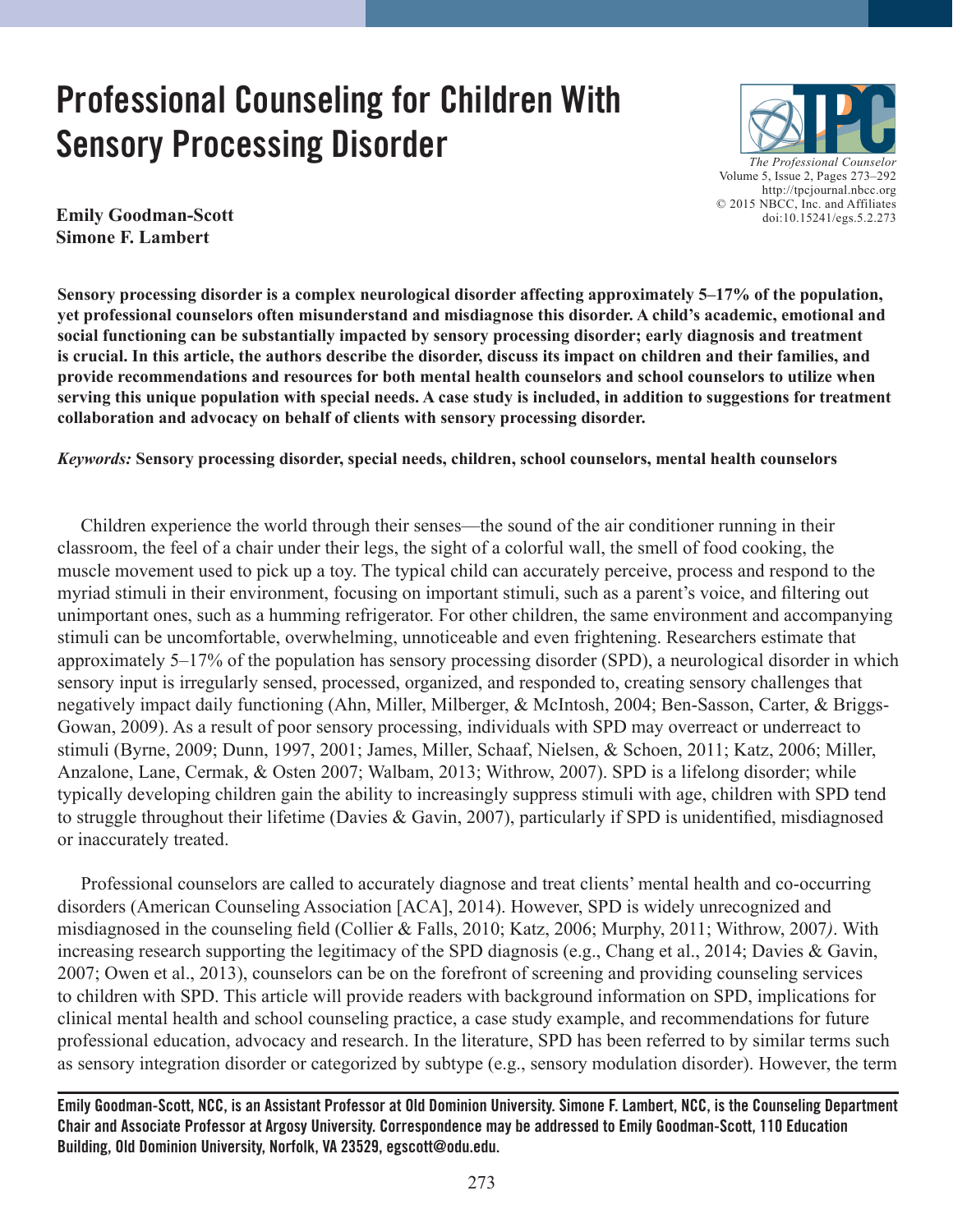*sensory processing disorder* (SPD) will be utilized in this article, since SPD is the most prevalent term used in recent years (Miller, Nielsen, Schoen, & Brett-Green, 2009). Similarly, we will use the term sensory processing to also encompass sensory integration, as they are often used interchangeably in the literature.

# **Background**

 The most commonly known senses are auditory (sound), olfactory (smell), tactile (touch), visual (sight) and gustatory (taste); two less known senses are proprioception and the vestibular sense (James et al., 2011; Katz, 2006; Withrow, 2007). Proprioception is a sense found in muscles, tendons and joints that deciphers bodily awareness and coordinated movements. The vestibular sense is located in the inner ear and provides sensory input regarding one's balance and gravity. Sensory processing is a complex neurobiological process in which individuals' seven senses perceive information or stimuli from the environment, sending data to the brain to interpret, process and respond to; the senses and brain are constantly engaged in a process of perceiving, interpreting, processing, and responding to environmental stimuli (Byrne, 2009; Katz, 2006; Miller et al., 2009; Parham & Mailloux, 2015; Walbam, 2013; Withrow, 2007). Sensory processing is a developmental process, and thus especially crucial in the children's first 10 years of life (Ayres, 1979). In summary, a typically developing child may easily and accurately perceive and process environmental stimuli, yet this is not the case for all children.

 Sensory processing has been well studied in the occupational therapy profession during the last 50 years, beginning with the groundbreaking work of Dr. A. Jean Ayres, occupational therapist, psychologist and neuroscientist (Parham & Mailloux, 2015). During the last several decades Ayres and others discovered patterns of atypical sensory processing in children, which have collectively come to be labeled as SPD. "Sensory processing disorder is a heterogeneous condition that includes a variety of subtypes. Individuals with the disorder have impaired responses to, processing of, and/or organization of sensory information that effects [sic] participation in functional daily life routines and activities" (Miller et al., 2009, p. 1). Further, Parham and Mailloux (2015) described SPD as "patterns that emerge developmentally . . . and are thought to reflect subtle neural processing differences involving sensory and motor systems" (p. 266). Thus, children with SPD struggle with the neurobiological cycle of receiving, sending, processing and responding to stimuli, and they experience a severity that negatively impacts their daily functioning (Ayres, 1979; Davies & Gavin, 2007; Owen et al., 2013; Parham & Mailloux, 2015). As a result of skewed sensory processing, individuals with SPD may overreact or underreact to stimuli, perceiving stimuli to much greater or lesser degrees than peers (Byrne, 2009; Dunn, 1997, 2001; James et al., 2011; Katz, 2006; Miller et al., 2007; Walbam, 2013; Withrow, 2007). For example, a crowded indoor playground could be loud to one child, but frightening or even physically painful for a child with auditory sensitivities. While a typical child may get dizzy from spinning around, a child with an underdeveloped vestibular system may rarely become dizzy and seek spinning to feel soothed.

 Although children with SPD may have neurological similarities, SPD is a highly individualistic disorder that presents differently in each child and can be described by corresponding subtypes (Dunn, 1997, 2001; James et al., 2011; Murphy, 2011; Walbam, 2013; Withrow, 2007). While there is consensus on an overarching definition for SPD, there is not a consistent nosology for describing the subtypes (Miller et al., 2009). Proposed nosologies of SPD subtypes typically include hyposensitivity, hypersensitivity and sensory-seeking subtypes (Ayres, 1979; Dunn, 1997, 2001; Interdisciplinary Council on Developmental and Learning Disorders, 2012; James et al., 2011; Katz, 2006; Miller et al., 2007; Walbam, 2013; Zero to Three, National Center for Infants, Toddlers and Families, 2005).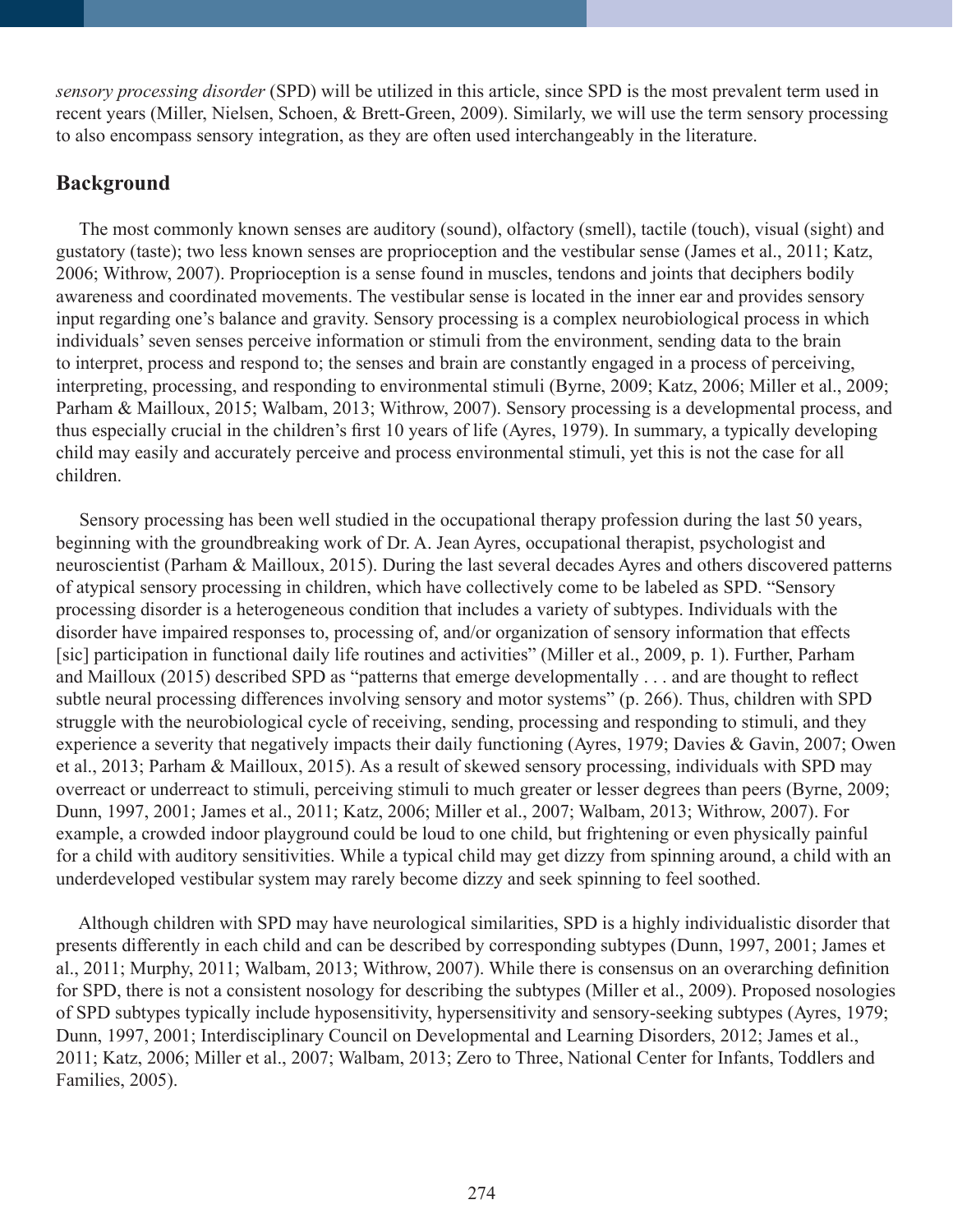#### **Subtypes**

 Those with hyposensitivities, one subtype of SPD, often have a high threshold for sensation, are undersensitive, and receive or process too few stimuli (Dunn, 1997, 2001; James et al., 2011; Katz, 2006; Walbam, 2013; Withrow, 2007). A child with hyposensitivities may seem to have poor social skills and miss social cues; some behavioral examples include not hearing a teacher calling his or her name, being unaware of food on the face, or lacking culturally appropriate personal space. Social skill deficits can negatively impact children's friendships and group participation in both academic and social environments (Dunn, 1997; Kranowitz, 2005; Withrow, 2007).

 Children with hypersensitivities, a second subtype of SPD, have a low threshold for sensation and may receive an overwhelming amount of stimuli, be unable to prioritize their sensory messages and be easily overstimulated (Dunn, 1997, 2001; James et al., 2011; Katz, 2006; Walbam, 2013; Withrow, 2007). As a coping technique against stimuli perceived as uncomfortable and even painful, children with hypersensitivies may have heightened alertness, act aggressively toward others in response to perceived threats, and engage in behavioral outbursts and rigid routines in attempts to avoid or escape stimuli (Dunn, 1997; Withrow, 2007). These children may be described as generally anxious, aggressive, distracted or unfocused, or as picky eaters.

 Lastly, some children with a third subtype of SPD crave and actively seek sensory input and increased stimuli (Dunn, 1997, 2001). These children may seek constant movement to receive sensations from their environment, and exhibit behaviors including running, jumping, chewing, tapping, humming and squeezing (Dunn, 1997, 2001). Individuals with sensory-seeking behaviors may appear impulsive, unpredictable, and have inappropriate personal space which may negatively impact academics and social relationships. Children who seek sensations may be described as rambunctious, aggressive, or bouncing off the walls (sometimes literally). They may seek spicy foods and not be bothered by intense flavors.

 Sensitivities and sensation seeking occur on a spectrum from mild to severe (James et al., 2011). Furthermore, these variations can present differently in each of the seven senses (Dunn, 1997, 2001), and children can even experience both hypersensitivities and hyposensitivities within the same sense (Withrow, 2007). This circumstance may baffle parents, who question how a child can watch a movie at a loud volume at home, yet be unable to tolerate the noise of a crowded restaurant. Children and the adults around them may need assistance recognizing children's placement on the hyposensitivity, hypersensitivity and sensory-seeking spectrums before, during and after an event which can facilitate children successfully coping and thriving in various settings.

#### **Prevalence**

 Researchers have estimated that SPD occurs in approximately 5–17% of children (Ahn et al., 2004; Ben-Sasson et al., 2009). In one study examining the prevalence of SPD in children 4–6 years old, the parents of incoming kindergarten students in one U.S. school district  $(N = 1,796)$  were asked to complete the Short Sensory Profile, a parental-report screening tool used to determine parents' perceptions of SPD correlates (Ahn et al., 2004). Approximately 14% of those who completed the survey (with a 39% return rate) met the criteria for SPD. However, researchers conservatively estimated that if all non-responders were free from meeting the SPD criteria, then approximately 5% of this population would meet the screening criteria for SPD. Thus, the number of incoming kindergarten students who met the criteria for SPD based on parental perceptions ranged from 5–14%. Similarly, Ben-Sasson et al. (2009) used a longitudinal birth cohort sample of children to study sensory over-responsivity (SOR) and related correlates. They found that nearly 17% of the 7–11 year olds in their study  $(N = 925)$  had clinically significant elevated SOR scores. However, these researchers believe the number to be a conservative estimate of the population, as children with diagnosed medical and developmental conditions were excluded from the study.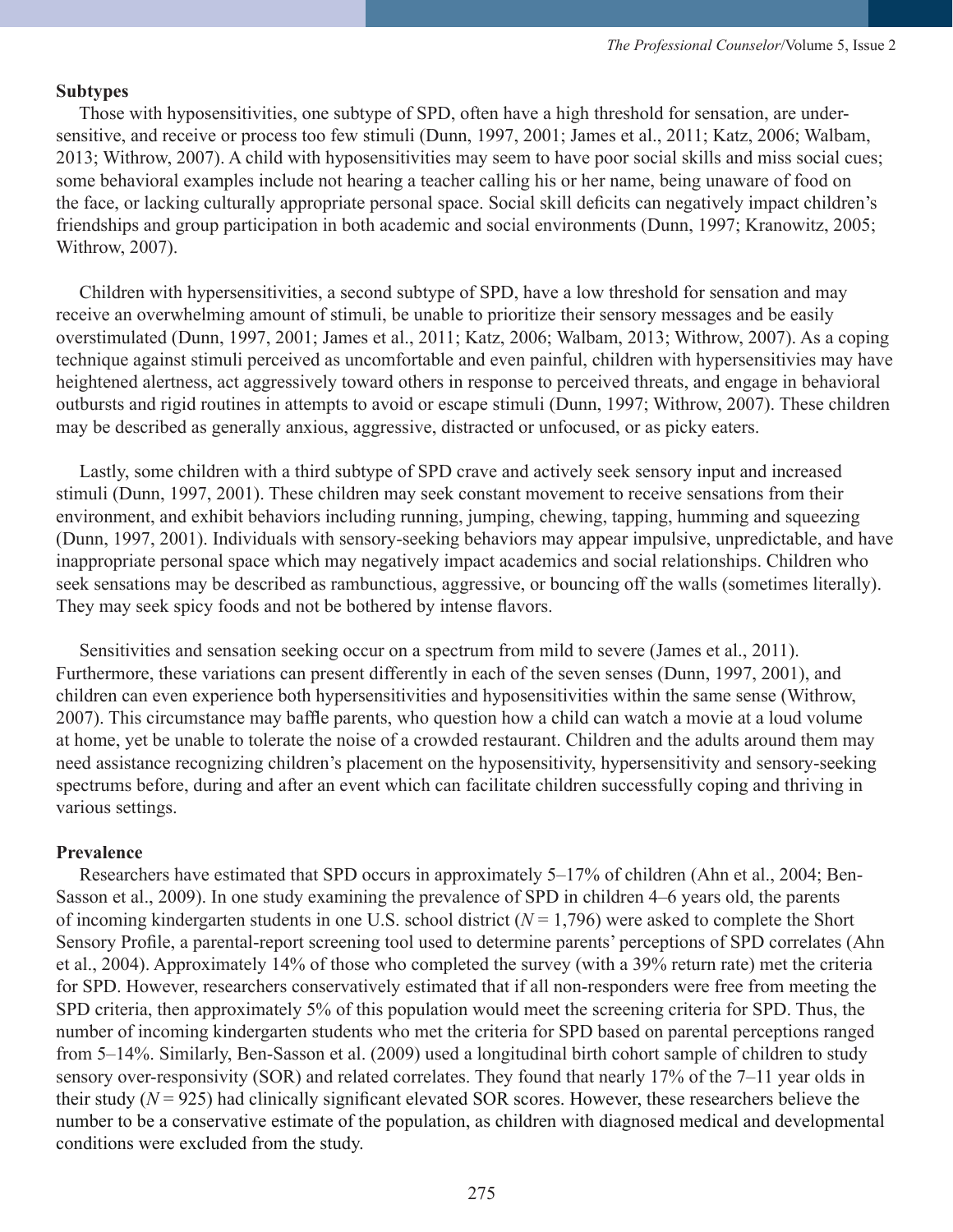#### **Secondary Symptoms**

 All areas of a child's life can be impacted by SPD (Walbam, 2013; Withrow, 2007). In addition to children presenting primary symptoms of the disorder, they often face a host of secondary emotional and behavioral difficulties as a result of the disorder, such as frustration, loneliness, low self-esteem, a greater risk for strained peer relationships, discouragement, and social, emotional and academic challenges (Champagne & Koomar, 2012; Katz, 2006; Miller, Nielsen, & Schoen, 2012; Walbam, 2013; Withrow, 2007). Also, those with SPD tend to be more likely to struggle with depression and anxiety than their typically developing peers (Miller et al., 2012) and may need assistance with self-regulation (Katz, 2006). These secondary symptoms may result from attempted self-regulation due to negatively perceived sensory stimuli as well as feelings of isolation and being misunderstood due to undiagnosed, untreated and mistaken symptoms (Miller et al., 2012; Withrow, 2007). In this article, we describe the experiences of children with SPD as comparable to those of children with special needs including disabilities and chronic illnesses.

#### **Diagnosis and Treatment**

 Early SPD diagnosis and treatment is crucial in assisting children with both primary and secondary SPD symptoms (Ben-Sasson et al., 2009; Byrne, 2009; Miller, 2006). SPD diagnosis and treatment early in life is highly impactful on a child's developing brain and behavioral symptoms (Ben-Sasson, et al., 2009; Miller, 2006). While occupational therapists (OTs) are charged with diagnosing and treating the primary symptoms and underlying conditions associated with SPD, counselors need to be aware of SPD in order to appropriately screen for, avoid misdiagnosing, make appropriate referrals for, and treat the secondary symptoms related to SPD.

**Occupational therapy.** Typically, OTs evaluate for and treat SPD (Castaneda, Olson, & Radley, 2013; Champagne & Koomar, 2012; Katz, 2006; Parham & Mailloux, 2015; Walbam, 2013). Children are often referred to OTs by parents, teachers and physicians (Parham & Mailloux, 2015); however, before making an OT referral, physicians need to rule out medical conditions and medication side effects. OTs assist people with daily living and occupational skills, and they are trained in mental and physical disorders (Castaneda et al., 2013). Since school is "work" for children, OTs help children with SPD to function more effectively in their academic work and social living skills. OTs can be school-based or work in community or hospital settings (Castaneda et al., 2013).

 OTs use several strategies to assess for SPD, including interviews and questionnaires, direct observations (e.g., naturalistic and structured clinical) and standardized testing (Parham & Mailloux, 2015). SPD diagnoses often begin with the use of a screening tool to determine the existence of symptoms signifying possible sensory irregularities. The Sensory Profile 2 (Dunn, 2014) is a standardized, parental-report tool for evaluating children's sensory processing patterns in various environments and requires a B-level qualification to administer (Dunn, 2014). The Sensory Integration and Praxis Tests (SIPT) is a popular, recommended and standardized comprehensive test for measuring sensory integration and requires a C-level qualification to administer (Ayres, 1989). The SIPT was normed on approximately 2,000 children in North America and is considered a valid and reliable assessment.

 The sensory integration approach to occupational therapy is commonly used to treat SPD; the overarching goal of this intervention is to enable a child's nervous system to more efficiently process and respond to sensory information (Parham & Mailloux, 2015). Occupational therapy is highly specialized based on the child's unique needs and diagnosis. Further, occupational therapy also may include the use of a sensory diet an individualized program for children with sensory challenges including a specific combination of sensory activities throughout the day (Parham & Mailloux, 2015). A sensory diet provides a wide range of sensory input; for example, activities may evoke the senses through music, new smells, visual stimulus, as well as "movement, heavy work, or tactile stimulation" (Hall & Case-Smith, 2007, p. 212).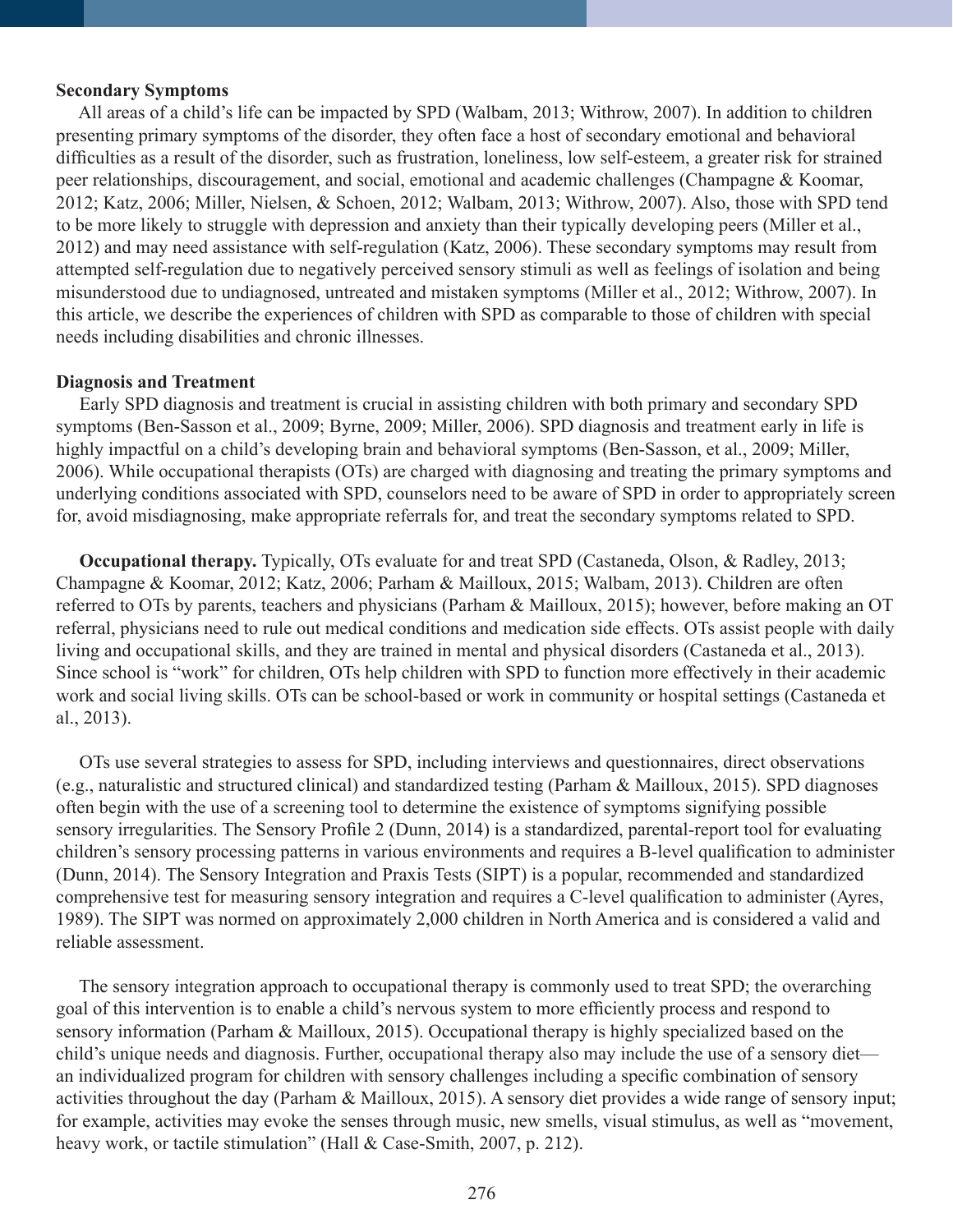**Clinical diagnosis.** The occupational therapy profession has treated SPD for decades. Furthermore, the SPD Scientific Work Group, including approximately 40 interdisciplinary research scientists from various specialties (e.g., neurology, pediatrics, occupational therapy, psychiatry, autism, psychology) has regularly met since 2002 with the aim of studying SPD; members' efforts have been funded through both the Wallace Research Foundation and National Institutes of Health (SPD Foundation, 2014). However, much controversy has existed regarding SPD as an independent disorder, particularly in the psychiatry and psychology professions, whose members have raised the following criticisms: "(1) an absence of formal diagnostic criteria, (2) high prevalence among children with developmental disorders such as autism spectrum disorders . . . (3) unknown etiology, and (4) lack of epidemiological evidence related to this condition" (Ben-Sasson et al., 2009, p. 706). These criticisms will be addressed in the subsequent paragraphs.

 *Diagnostic criteria***.** Sensory disorders are found both in the *Diagnostic Manual for Infancy and Early Childhood* (Interdisciplinary Council on Developmental and Learning Disorders, 2012) and the Zero to Three's *Diagnostic Classification of Mental Health and Developmental Disorders of Infancy and Early Childhood-Revised* (Zero to Three, 2005). For example, the Zero to Three was created by an interdisciplinary group of researchers and clinicians to complement the American Psychiatric Association's (APA) *Diagnostic and Statistical Manual of Mental Disorders* (*DSM*) with a specific focus on the unique development of and disorders found among infants and young children. This nosology includes two sensory-related disorders: Hyposensitive/ Underresponsive (420) and Sensory Stimulation-Seeking/Impulsive (430), describing the sensory reactivity patterns, motor patterns and behavioral patterns of each disorder (Zero to Three, 2005).

 The APA reviewed SPD for consideration in the *DSM-5* (Levingston, 2014; Murphy, 2011) and groups such as the SPD Scientific Work Group lobbied for its inclusion (SPD, 2012, 2014). The full diagnosis of SPD was not included in *DSM-5* reportedly due to lack of research (Levingston, 2014). However, the new Avoidant/ Restrictive Food Intake Disorder does recognize that sensory aspects of food can cause a significant food disturbance (e.g., texture, smell, spiciness; APA, 2013). Further, in the *DSM-5* the APA recognized sensory issues as a part of autism spectrum disorder (ASD), including: "hyper- or hyporeactivity to sensory input or unusual interest in sensory aspects of the environment" (APA, 2013, p. 50). While the *DSM-5* does not recognize SPD as an individual disorder, we find it promising that SPD was considered for inclusion and that sensory issues were added to the most recent *DSM*. The *DSM* has evolved and will likely continue to evolve based on research advances (APA, 2013) and we are hopeful that SPD will be considered for inclusion in the next edition of the *DSM*, especially with recent research advances (e.g., Chang et al., 2014; Owen et al., 2013).

 In addition to the *DSM*, the 10th revision of the *International Statistical Classification of Diseases* (ICD-10; World Health Organization, 2013) and the ICD-9 (Centers for Disease Control and Prevention, National Center for Health Statistics, 1991) are other commonly used nosologies. Although the *ICD* does not specifically identify sensory issues, OTs may use the following codes to diagnose clients: lack of normal physiological development, unspecified (783.40; *ICD-9*); other symptoms involving nervous and musculoskeletal systems (781.99; *ICD-9*), and unspecified lack of expected normal physiological development in childhood (R62.50; *ICD-10*; E. Smolak, personal communication, January 15, 2015). Thus, professionals can use *ICD* codes related to SPD.

*SPD research*. Researchers have determined distinct patterns among children with SPD varying from those among their typically developing peers. Specifically, when comparing children with clinically determined atypical sensory processing to their typically developing peers, researchers found that the former exhibited differences in their physiological responses to sensory stimuli (McIntosh, Miller, Shyu, & Hagerman, 1999), parasympathetic nervous system functioning (Schaaf et al., 2010; Schaaf, Miller, Seawell, & O'Keefe, 2003), and differences in both behavioral and physiological measures (Schoen, Miller, Brett-Green, & Nielsen, 2009).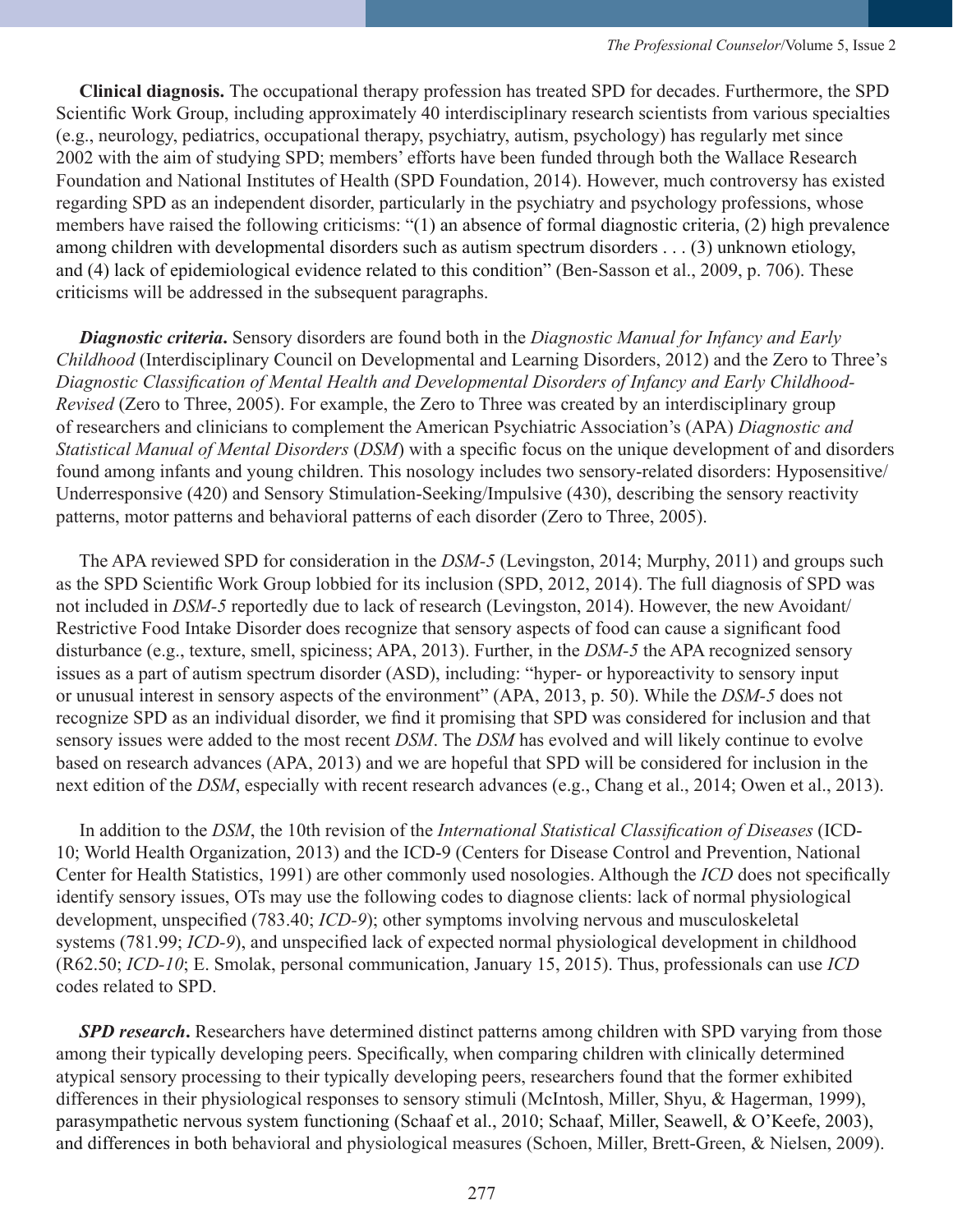Additionally, Davies and Gavin (2007) and Gavin et al. (2011) found differences in brain activity between children with and without SPD using electroencephalography. In fact, "brain activity correctly distinguished children with SPD from children who were typically developing with 86% accuracy" (Davies & Gavin, 2007, p. 176). Finally, in a recent study  $(N = 40)$ , Owen et al. (2013) found neurological differences in brain structure between children with and without SPD, specifically stating:

Children with SPD show specific reduction in the white matter microstructure primarily affecting posterior cerebral tracts. . . . These findings suggest that children with SPD have a specific imaging biomarker for their clinical disorder and the pattern of their shared structural difference. (p. 850)

 Significant sensory abnormalities (e.g., SPD) can be comorbid with several childhood clinical disorders such as ASD, attention-deficit/hyperactivity disorder (ADHD), anxiety disorders, depression, Fragile X syndrome and obsessive-compulsive disorder (Ghanizadeh, 2011; Goldsmith, Van Hulle, Arneson, Schreiber, & Gernsbacher, 2006; Tomchek & Dunn, 2007; Van Hulle, Schmidt, & Goldsmith, 2011). At the same time, researchers are suggesting that SPD is a separate and distinct disorder. For example, when studying youth with ASD and SPD, Schoen et al. (2009) demonstrated differences in sympathetic nervous system functions and sensory-related behaviors between children in the two samples, while Chang et al. (2014) reported differing patterns of brain connectivity in adolescents with the two separate diagnoses. In addition, Miller et al. (2012) studied differences between youth with SPD, ADHD and the two dual diagnoses by using several parentalreport instruments and measuring physiological reactions to sensory stimuli by electrodermal response. They found that participants with ADHD had greater inattention and participants with SPD had the most sensory issues, while those with both diagnoses experienced inattention and fewer sensory issues than those who only had SPD. Further, participants with SPD had greater physiological or electrodermal reactivity to sensory stimuli than participants with ADHD (Miller et al., 2012). Overall, differences seem to exist between participants with SPD and those with similar but varying clinical diagnoses (e.g., ADHD and ASD), suggesting SPD as an individual disorder.

 *Etiology***.** While the etiology of SPD is still largely unknown, several researchers believe that SPD may have a genetic basis (e.g., Goldsmith et al., 2006; Miller et al., 2009; Owen et al., 2013; Van Hulle et al., 2011). For example, Goldsmith et al. (2006) studied the tactile and auditory defensiveness, temperament, and behavior problems of toddler-aged twins as determined by parent reports. Researchers determined moderate genetic influences with tactile defensiveness, leading them to suggest more research investigating the heritability of SPD and sensory issues.

 Overall, although SPD is controversial, there is substantial evidence for SPD as a distinct disorder in children. According to the APA (2013),

A mental disorder is a syndrome characterized by clinically significant disturbance in an individual's cognition, emotion regulation, or behavior that reflects a dysfunction in the psychological, biological, or developmental processes underlying mental functioning. Mental disorders are usually associated with significant distress or disability in social, occupational, or other important activities. (p. 20)

Based on the literature review, we believe that SPD meets the APA's criteria for a mental health disorder, due to an irregular neurological pattern of receiving, sending, processing and responding to stimuli, which results in impairment to an individual's regular behavioral and emotional functioning.

**Professional counseling.** SPD has received some, albeit limited recognition in the counseling field (e.g., Collier & Falls, 2010; Katz, 2006; Withrow, 2007), including an article featured in *Counseling Today* (Murphy,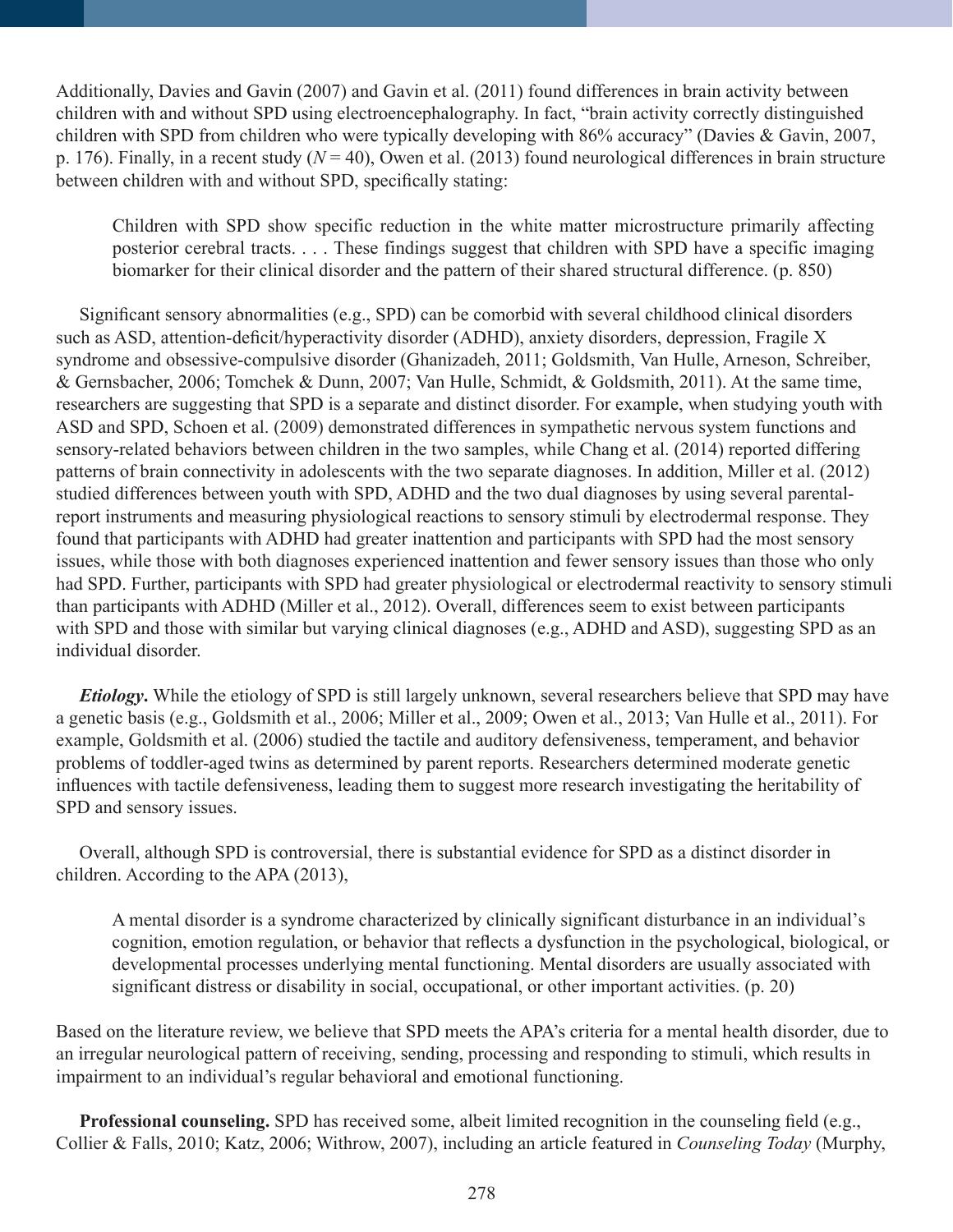2011). However, SPD seems to be widely unrecognized in the counseling profession. Counselors may often misdiagnose this neurological condition due to clients' highly individualized presentations, as well as SPD symptoms mirroring those of other disorders (Collier & Falls, 2010; Katz, 2006; Murphy, 2011; Walbam, 2013). SPD can present as ADHD through impulsive and inattentive behaviors; ASD through social deficits, rigidity and sensory symptoms; and depression and anxiety through withdrawn and lethargic behaviors. Well-known author and OT Carol Kranowitz wrote the following:

Many parents, educators, doctors, and mental health professionals have difficulty recognizing SPD. When they don't recognize the problem, they may mistake a child's behavior, low self-esteem, or reluctance to participate in ordinary childhood experiences for hyperactivity, learning disabilities, or emotional problems. Unless they are educated about SPD, few people understand that bewildering behavior may stem from a poorly functioning nervous system. (2005, p. xxiv)

SPD and sensory challenges are often unrecognized, misdiagnosed and considered solely behavioral, psychological or emotional issues (Parham & Mailloux, 2015).

 An accurate diagnosis is imperative for client treatment and is included as follows in the 2014 *ACA Code of Ethics*, section E.5.a.: "Counselors take special care to provide proper diagnosis of mental disorders" (ACA, 2014, p. 11). Counselors are ethically required to thoughtfully consider mental diagnostic possibilities and to accurately diagnose clients. However, medical and mental disorders can be commonly misdiagnosed, especially when many disorders have similar symptoms and overlapping criteria (Pollak, Levy, & Breitholtz, 1999). Misdiagnoses may have long-term ramifications for individuals, including ineffective treatment and secondary concerns due to unmet needs, such as anxiety, depression, low self-esteem, and poor academic and social functioning (Katz, 2006; Kinnealey & Fuiek, 1999; Miller, 2006, Miller et al., 2012; Withrow, 2007). Lack of an accurate diagnosis also can lead to poor use of resources and harmful or even fatal client outcomes (Pollak et al., 1999). In order to uphold the ACA's ethical standards for accurately diagnosing clients, as well as to meet clients' needs, it is imperative that counselors are aware of SPD and work in tandem with other service providers when warranted in order to ensure that each client receives an accurate diagnosis and treatment.

# **Counselor Implications**

## **All Professional Counselors**

 Given the prevalence of SPD, counselors are likely already working with clients who have SPD. Thus, counselors across settings need to be aware of SPD and related counseling implications. Since early intervention is preferred, counselors who work with children should be at the forefront for recognizing and addressing SPD in session. This section will focus on the following: awareness and education, screening and diagnosis, treatment team, treatment goals, counseling strategies, and counseling accommodations.

 **Awareness and education.** First and foremost, counselors must possess knowledge of SPD as a neurological disorder and awareness of SPD characteristics in children. There is limited counseling-related SPD literature (e.g., Collier & Falls, 2010; Katz, 2006; Murphy, 2011; Withrow, 2007), and in our experiences as counselor educators and practitioners, we have seen very little SPD information in counseling textbooks or at counseling conferences. Thus, counselors may need to seek educational and training opportunities outside the counseling field in order to stay abreast of SPD.

 **Screening and diagnosis.** Counselors can screen for SPD through the process of differential diagnosis to see if the symptoms (a) are part of a separate mental health diagnosis, (b) indicate SPD misdiagnosed as another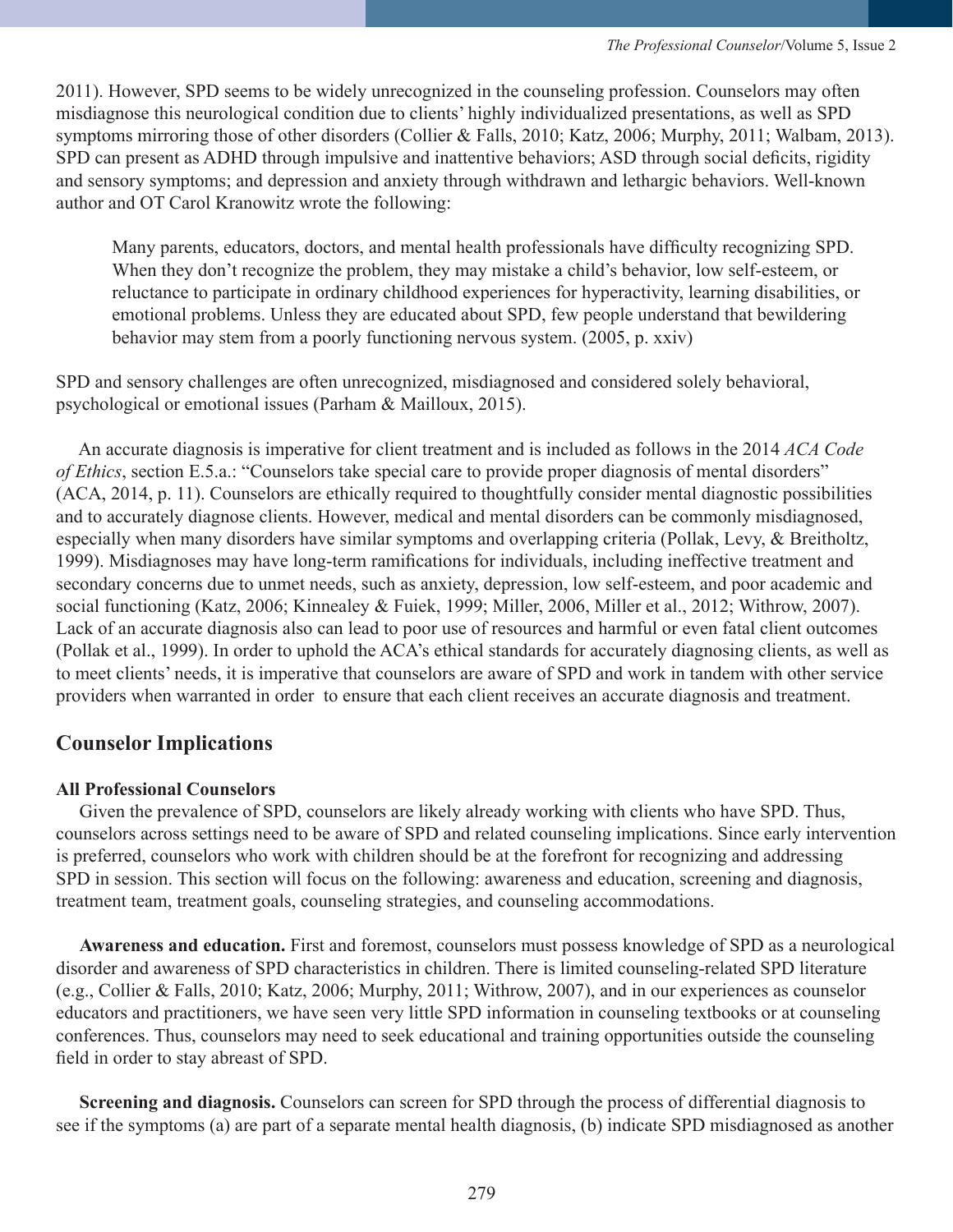disorder or (c) are co-occurring (Byrne, 2009). Screening and diagnosis are complicated due to SPD often co-occurring with other mental health disorders (Walbam, 2013). Additionally, context is critically important when counselors identify diagnostic criteria, as well as triggers and antecedents to emotional and behavioral responses. For example, a child who presents characteristics of ADHD (e.g., impulsiveness and hyperactivity) also should be considered for SPD, as this child could lack physical stimulation and seek sensory input to selfmodulate. Dr. Roianne Ahn, a licensed psychologist, SPD researcher and staff member at the Sensory Therapies and Research Center provides training to mental health clinicians regarding recognizing SPD in clients. When clinicians suspect that a child has sensory abnormalities, Dr. Ahn encourages them to use a parental-report screening checklist (e.g., Appendix A: Sensory Processing Disorder Checklist or the Sensory Profile 2) to initially screen for SPD symptoms and then recommend a formal occupational therapy evaluation (R. Ahn, personal communication, November 7, 2014). With the high prevalence of SPD, professional counselors may want to consider including a screening checklist in initial client paperwork.

 **Treatment team.** Counselors can consult and collaborate with stakeholders through the use of a treatment team (Katz, 2006; Murphy, 2011; Walbam, 2013). The purpose of the treatment team is to collaborate on the child's needs and treatment across various settings, gaining the perspectives of diverse stakeholders. A treatment team can be comprised of the counselor (e.g., school counselor, mental health counselor), OT, parents or caregivers, and teachers. The treatment team may include the child's pediatrician and potentially a nutritionist when appropriate. Counselors can play a vital role as part of a treatment team by coordinating the interdisciplinary team. Also, family involvement is crucial—parents or caretakers often know their child best, children are heavily impacted by their families, and parents or caretakers often advocate for their child on a long-term basis.

 Through the collaborative treatment team, counselors can identify and advocate for resources for children with SPD and their families in order to improve their daily functioning (Walbam, 2013; Withrow, 2007). Treatment teams can discuss children's needs, accommodations and resources, ensuring that stakeholders are working collaboratively to serve the child. For example, one function of the treatment team may be consultation to discuss the child's sensory diet in multiple settings, such as chewing gum to remain attentive in class or receiving calming deep pressure before school in the morning (Parham & Mailloux, 2015).

 **Treatment goals.** Counseling treatment goals can incorporate suggestions from the treatment team. For instance, counseling treatment goals may focus on children's emotions, cognitions and behaviors pertaining to SPD (Kranowitz, 2005). Children with SPD may have a number of mental health concerns including anxiety, depression, low self-esteem, poor social skills and frustration (Champagne & Koomar, 2012; Katz, 2006; Miller et al., 2012; Walbam, 2013; Withrow, 2007). Similar to those with chronic illness (Cheu, 2013), children with SPD may have additional concerns including fear, grief, shame, anger or frustration. Furthermore, children may misunderstand SPD; thus, educating children and normalizing their experiences may be appropriate treatment goals (Withrow, 2007).

 Other treatment goals can include the child adjusting to the diagnosis of SPD and identifying strategies for coping in social situations when SPD symptoms often occur (Murphy, 2011). For example, although home environments may be easily controlled to meet the child's sensory needs, children with SPD may need to cope with uncontrolled environments, such as a crowded grocery store or an odorous and loud public restroom. Thus, counseling treatment may include systematic desensitization—children increasingly coping with uncomfortable stimuli through increased exposure. Counseling can assist with behavioral, social and emotional symptoms related to SPD (Kranowitz, 2005), in addition to other disorders that may co-occur including anxiety, depression, ASD, attention-deficit disorder and learning disorders (Ostovar, 2009). Further, one disorder can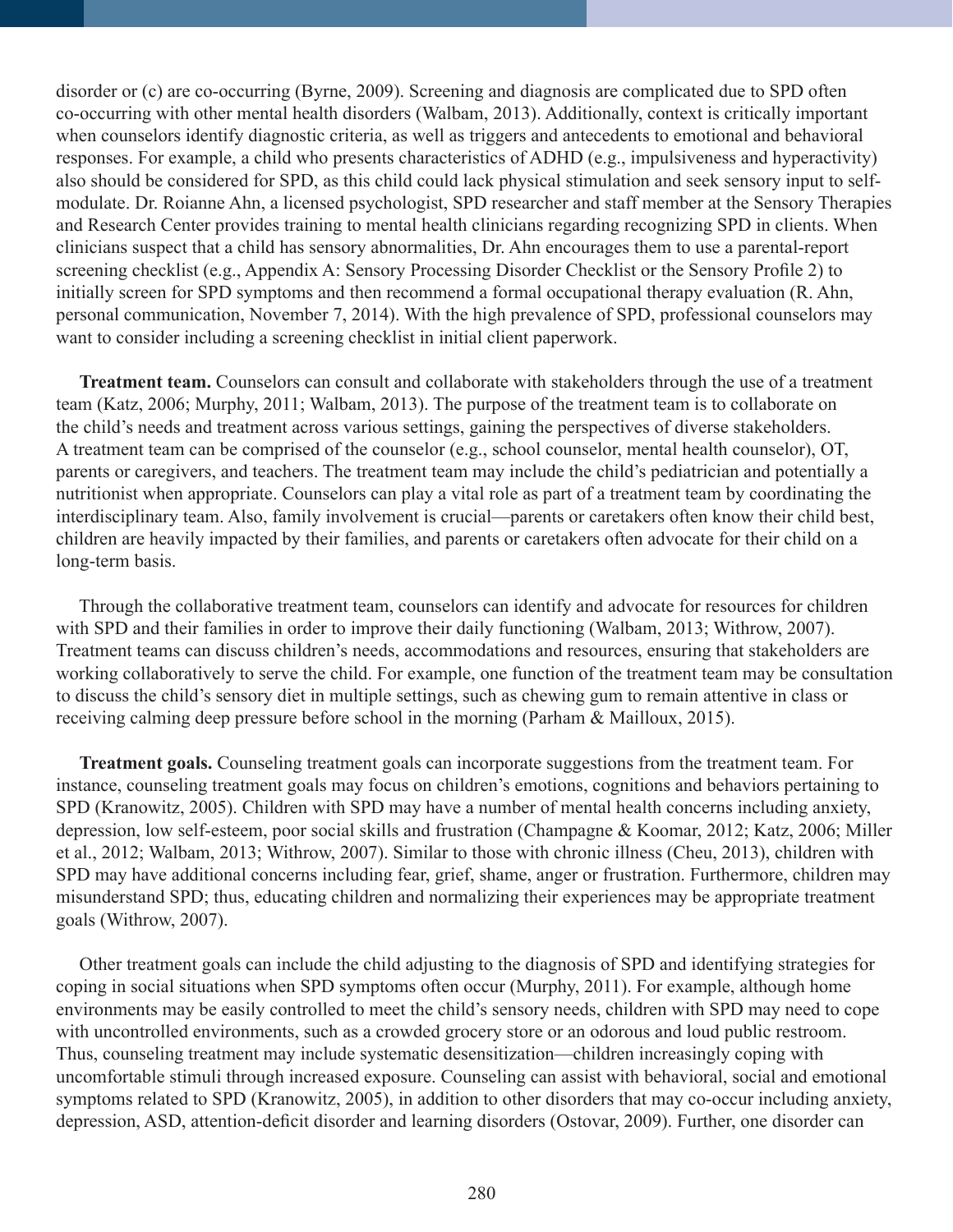exasperate another (i.e., the child may have difficulty adjusting to a new environment if there is a change in sensory input, such as street noise by the child's bedroom window).

 **Counseling strategies.** Counselors can provide individual, group and family counseling modalities (Withrow, 2007) using solution-focused and cognitive-behavioral techniques to address children's mental health needs and co-occurring disorders. For example, through individual counseling, children may increase their coping skills and self-esteem; through group counseling, children can improve their social skills. Further, counselors can assist clients to understand their disorder (Withrow, 2007), adjust to their limitations and capitalize on their strengths (Miller, 2006). Through the use of psychoeducation and bibliotherapy (see Appendix B), counselors can educate children about SPD, normalizing their experience. Further, by focusing on the child's strengths, counselors can emphasize the positives of SPD. For example, children who seek sensory input from spinning may excel in gymnastics or ice skating, while those who need physical input may thrive in contact sports.

 Some mental health issues, such as children's anxiety, can be exacerbated by contextual factors like an unpredictable environment that may occur in everyday life situations as well as at special events (Ostovar, 2009). Taking a systems approach, counselors can work with family members and other service providers (e.g., teachers) to increase the predictability and children's understanding of their environment (Withrow, 2007). Thus, counselors can assist in identifying sensory triggers and establishing accommodations, while simultaneously addressing secondary emotional and behavioral symptoms that occur in various settings and situations.

 **Counseling accommodations**. In conjunction with the treatment team's recommendations, counselors can make a number of small accommodations during their counseling sessions to support children with SPD as they engage in the counseling process (Withrow, 2007). First, counselors should be mindful of environmental stimuli in their offices, such as bright lights, highly decorated offices or intense smells, which may be distracting for a child with SPD. Counselors can keep smells to a minimum, for example, by not wearing perfume and asking office mates to refrain from using incense or scented candles. Next, varied seating options can increase children's comfort, as their needs may vary from firm to soft cushions and from smooth to more textured upholstery.

 Similar to OTs (Kranowitz, 2005), counselors working with young children typically have numerous toys and materials to use in therapy (Landreth, Ray, & Bratton, 2009). Counselors may find that covering a shelf and only displaying a couple of items at once reduces children's feelings of being overwhelmed. Likewise, many children may enjoy a variety of arts and crafts materials, yet some children with SPD may not be able to tolerate getting glue or paint on their hands. Using a paintbrush for glue application and using hand wipes or a nearby sink to clean their hands may allow children to fully engage in the activity. In consultation with an OT, alternative materials can be selected. Based on the client's needs, therapeutic putty could be substituted for a regular modeling compound to provide more sensory input; a dry food box (e.g., uncooked rice, beans, pastas) could be substituted for a traditional sand tray to provide more tactile input through different textures; and markers with or without scents could be used as part of a child's sensory diet.

 In consulting with the treatment team, the counselor may learn of the child's need to implement other movement strategies as part of a sensory diet to increase his or her participation during counseling. These movements may include use of a rocking chair, proprioceptive exercises or a fidget. Balancing counseling interventions with attending to sensory inputs may help the child best focus during counseling sessions.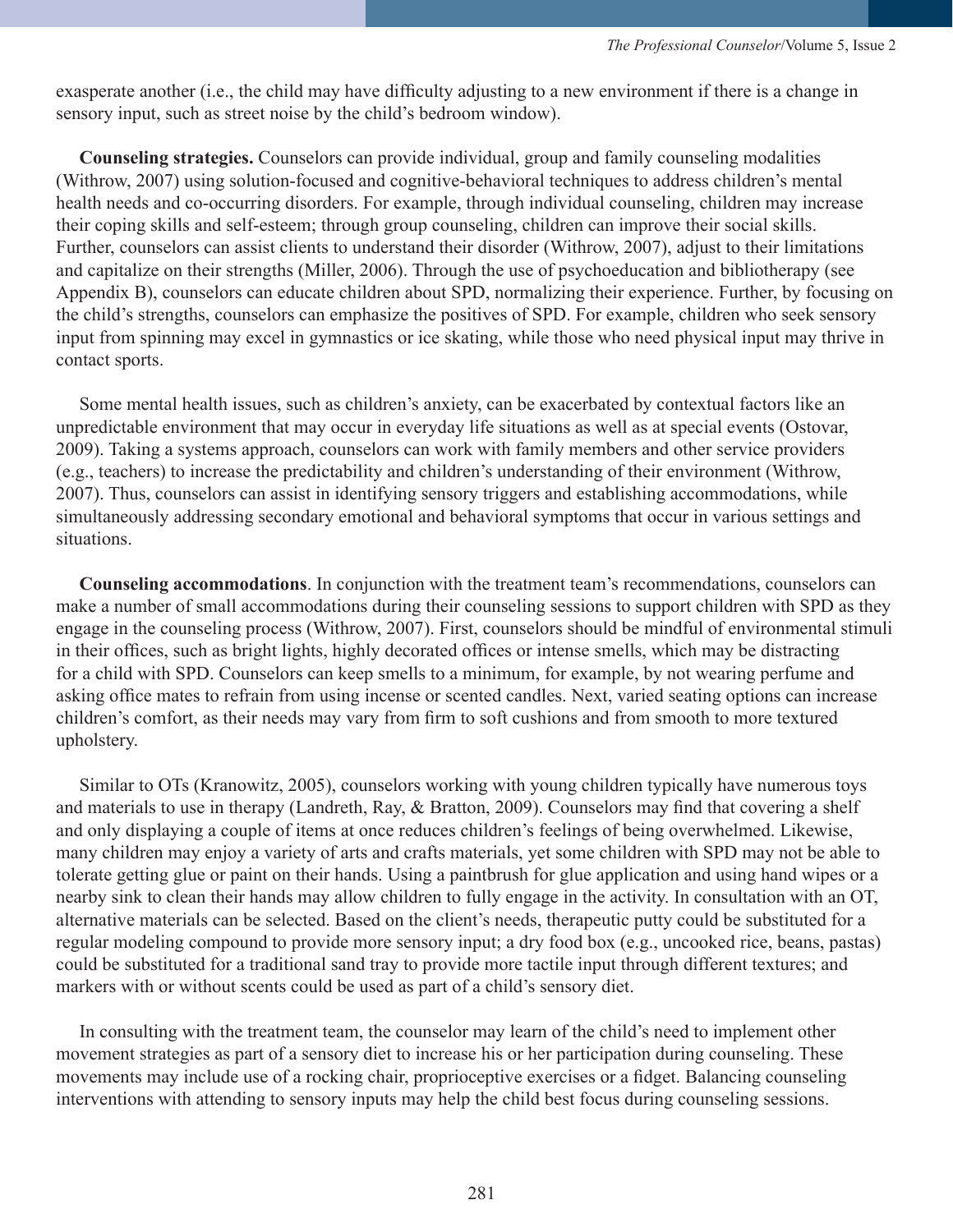#### **Mental Health Counselors**

 **Play-based strategies.** Children, particularly young children, express their emotions, thoughts and experiences through the language of play (Trice-Black, Bailey, & Riechel, 2013). Children with SPD may have qualitatively different playing styles, which may affect their social development (Cosbey, Johnston, Dunn,  $\&$ Bauman, 2012). Counselors can foster the achievement of social development therapeutic goals by examining the nature of children's play and the activities that children find most fulfilling. Cosbey et al. (2012) reported that children with SPD tend to participate in more solitary play, less complex play and greater overall conflict in play when compared to peers' play. Therefore, social development and play strategies may be a focus of counseling for children with SPD. Furthermore, Cosbey, Johnston, and Dunn (2010) recommended three potential goals in working with children with SPD: (a) identify activities that bring joy and meaning to the individual child, (b) strategize ways that the child can successfully engage in the activity, and (c) use these activities to build his or her social circles with peers. Similarly, counselors may use such activities to assist children with SPD in improving relationships and interactions with family members.

 **Family counseling strategies**. A substantial aspect of serving a child with SPD involves working with and supporting the people important in the child's life, such as parents, siblings and other family members (Parham & Mailloux, 2015). When working from a family systems perspective, counselors should recognize the adjustment process for both parents and siblings. Just as children with SPD need to adjust to the diagnosis, so do their family members. The SPD diagnosis may bring a sense of relief to parents who have spent a long journey attempting to find an accurate diagnosis for their child (Parham & Mailloux, 2015). Some parents may feel grief and loss when their child is diagnosed with special needs, guilt for not obtaining the diagnosis sooner, and overwhelmed by navigating a new world of treatment expenses and accommodations (Anderson & Davis, 2011; Grossman & Okun, 2009; Marshak, Dandeneau, Prezant, & L'Amoreaux, 2010). Gourley, Wind, Henninger, and Chinitz (2013) found that parental stress was positively correlated with SPD severity, and that parents whose children had SPD had greater stress than those who had children without SPD. Thus, counselors can assist parents in processing their emotions, learning coping strategies, developing a plan of action and gaining a better understanding of SPD. Through psychoeducation (see suggestions in Appendix B), parents can learn about SPD and counselors can teach parents how to advocate for their children in various settings and situations (e.g., birthday parties, classroom activities, family gatherings; Ostovar, 2009; Withrow, 2007).

 Another of the counselor's essential tasks may be providing support for parents (Cohn, May-Benson, & Teasdale, 2011), which can be accomplished through a local support group for parents of children with SPD or through family therapy. As the severity of SPD increases, so does the level of support needed by parents (Cohn et al., 2011). Cohn et al. (2011) found a significant correlation between an increase in a child's SPD severity and a decrease in parents' perceived parental competence. Informing parents about the benefits of proper treatment may not only increase the likelihood of children receiving the needed treatment, but also decrease parents' stress and anxiety related to parenting a child with special needs. Finally, family counseling may include treatment goals that center on establishing balance for the family system, as many families may have spent a large amount of family time and resources seeking an accurate diagnosis for their child (Gladding, 2015).

 Siblings of children with special needs such as SPD may be negatively impacted in various ways, including greater likelihood of psychological or behavioral concerns, stressed relationships with parents, and missing parental attention (Anderson & Davis, 2011; Cohen, 1999). Engaging siblings in counseling can assist all the children in the family with adapting to the new family norms, routines and rules. For example, siblings can benefit from learning more about SPD (Parham & Mailloux, 2015) and processing their reactions to the SPD diagnosis, treatment and changes to the family system. Depending on the siblings' ages and developmental levels, understanding SPD and the related issues may be difficult for them to comprehend. For example,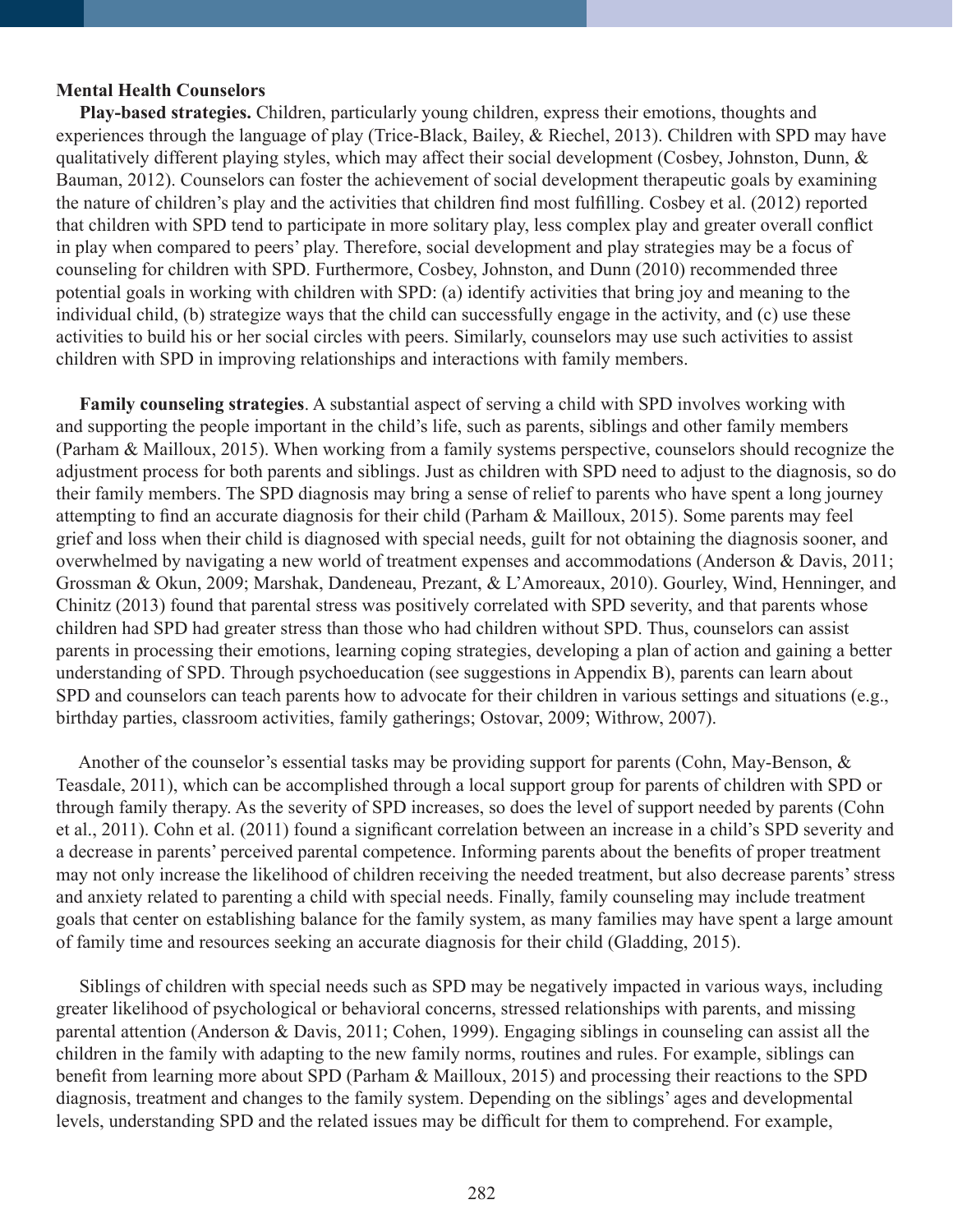siblings' interactive play may change significantly once triggers are identified for the child with SPD. Siblings may need to process their emotions in their own space; thus, a referral to a sibling support group or individual counseling may be warranted.

## **School Counselors**

 According to the American School Counselor Association (ASCA, 2013), school counselors are charged with serving all students, including students with disabilities and special needs. School counselors can serve students through increasing their own awareness of SPD, consulting and collaborating with stakeholders, advocating for necessary student services and accommodations, and providing students with individual and small group counseling (ASCA, 2013). Thus, school counselors can apply these strategies to their work with children who have SPD.

 **Education, consultation and collaboration.** To serve students with SPD, school counselors should educate themselves about the disorder and be vigilant about the signs and symptoms. School counselors can consult with other school professionals such as the OT and parents or caretakers if they suspect SPD. As teachers and family members may possess little knowledge of SPD, school counselors can educate, consult and collaborate with these stakeholders (ASCA, 2013) to increase their understanding of the disorder and to learn to best support the child with SPD.

 **Accommodations.** The 2008 amendments of Section 504 of the Rehabilitation Act of 1973 constitute a "federal law designed to protect the rights of individuals with disabilities in programs and activities that receive Federal financial assistance from the U.S. Department of Education" (U.S. Department of Education, 2013, Introduction, para. 2), including students in public schools. To be eligible under Section 504, students must have a confirmed physical or mental impairment that substantially impacts their functioning (U.S. Department of Education, 2013). If a student's SPD significantly impedes his or her school participation and learning, that student may be eligible for Section 504, including relevant accommodations, supports and a documented plan. School counselors can advocate for students receiving services under Section 504, as well as assist students and parents in navigating the educational system as they seek services.

 To promote academic performance and social and emotional functioning in schools, 504 services vary based on the unique needs of each student. Accommodations should be individualized and based on information gathered from the student, family, teacher and diagnosing professionals. Once the student's sensory triggers are identified, the school counselor can examine each aspect of the child's day for potential triggers and modifications; small changes can make a significant difference. SPD accommodations in the classroom may include preferential seating, possibly with a larger personal space circumference (e.g., the student's own table for classroom work and testing), sensory breaks in the classroom, "heavy work" (e.g., delivering books to the library), increased time for assignments and tests, and a quiet location for testing. Some students with poor muscle coordination may require accommodations for underdeveloped fine motor skills, such as using a mechanical pencil for short assignments, a computer for longer writing assignments and pencil grips. In coordination with an OT, other accommodations may include a weighted vest or lap pillow, a balance ball chair instead of a traditional seat, and fidgets or stress balls to help increase attending behavior, reduce stress and increase hand muscle strength. If available and as needed, students can meet with a school-based OT to further address SPD symptoms in the classroom.

 In addition to focusing on student accommodations for accessing the core curriculum, students with SPD may struggle with the elective or "specials" classes, unplanned situations, transitions and unstructured time outside of the classroom. While many children love playing tag during recess or physical education (P.E.), a student who is sensory defensive may dread this and similar activities. Thus, a P.E. accommodation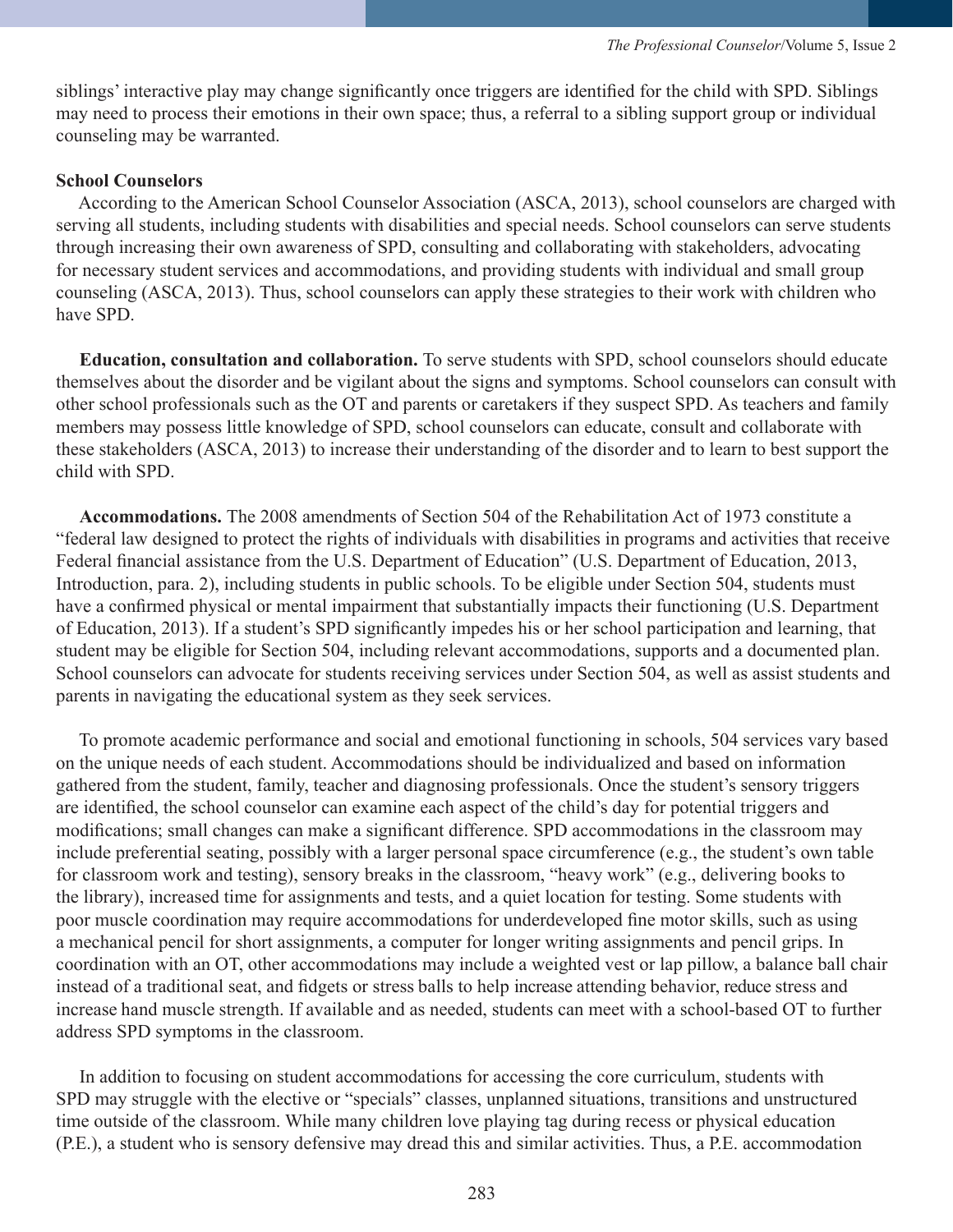may be engaging in a different noncontact sport. Alternatively, children who need sensory input may have accommodations to complete additional jumping jacks or wall pushes beyond P.E. class. In addition, a child with gross motor skill challenges could receive accommodations to strengthen and develop those areas without being penalized for failure to meet grade-level expectations. With any sport, an OT can assess a child's physical strengths and challenges, working with P.E. teachers, coaches and parents to select appropriate individual or group activities based on the SPD presentation in each child (Kirkpatrick, 2012).

 As previously mentioned regarding play-based techniques, some creative arts activities may be troublesome for children with SPD. Accommodations in art class should ensure that students with SPD participate to the best of their ability, and receive modified assignments and grading protocols (e.g., extra time to complete assignments). Likewise, students in music class may need to utilize their noise reduction headphones. Finally, school counselors should be mindful of students' schedules, advocating for "specials" classes to be spaced out and at the end of the day when possible, as children with SPD who have multiple triggers are apt to have challenges concentrating once back in their regular classroom.

 Children with SPD may be fearful of unexpected situations due to concern that a sensory trigger will occur. Providing students with advance warning can assist them during these situations. For instance, students can receive advance notice for fire drills and prearranged substitute teachers. The school counselor can check on the students during such triggering events to determine their reactions and ensure that accommodations are implemented. The school counselor can coach children to advocate for themselves in these situations, for example, by asking a substitute teacher to reduce the classroom noise level, or wearing noise-canceling headphones during fire drills.

 Students with SPD may benefit from accommodations assisting them with daily school transitions. For example, a visual reminder (e.g., written schedule) may help reduce students' anxiety surrounding transitions. To preserve personal space when transitioning between classes, younger students can receive preferential order in line, while older students can receive permission to walk in the hallways immediately before or after their peers.

 Children with SPD may find unstructured school time to be difficult due to the magnitude of overwhelming sensory input. School counselors can assist students with SPD by collaborating with them and other stakeholders to create modifications for unstructured school times (e.g., recess, lunch, school assemblies, class parties, bathroom breaks, transportation to and from school). Accommodations may include preferential seating, noise-canceling headphones and decreased time in such situations. Further, students should be provided a safe place to decompress when overstimulated.

 When annually reviewing 504 plans and adjusting accommodations, school counselors need to be aware that students' triggers and challenges may change at different developmental and chronological ages. For example, high school students with SPD may require unique accommodations in various situations such as the following: during driver's education (e.g., not driving with other students in the car), while dissecting frogs in biology or when using odorous chemicals in chemistry. Biological changes in adolescence produce new and potentially triggering smells, such as the P.E. locker room at the secondary level. Thus, school counselors may need to (a) advocate for accommodations to counter these scenarios that may emerge in middle and high school, and (b) further address the emotions related to dealing with SPD symptoms in the classroom and in social situations with classmates that may occur with the onset of adolescence.

 **Counseling.** In addition to assisting with accommodations, school counselors can conduct individual and small group counseling for students with SPD in order to help them succeed in school (Collier & Falls, 2010).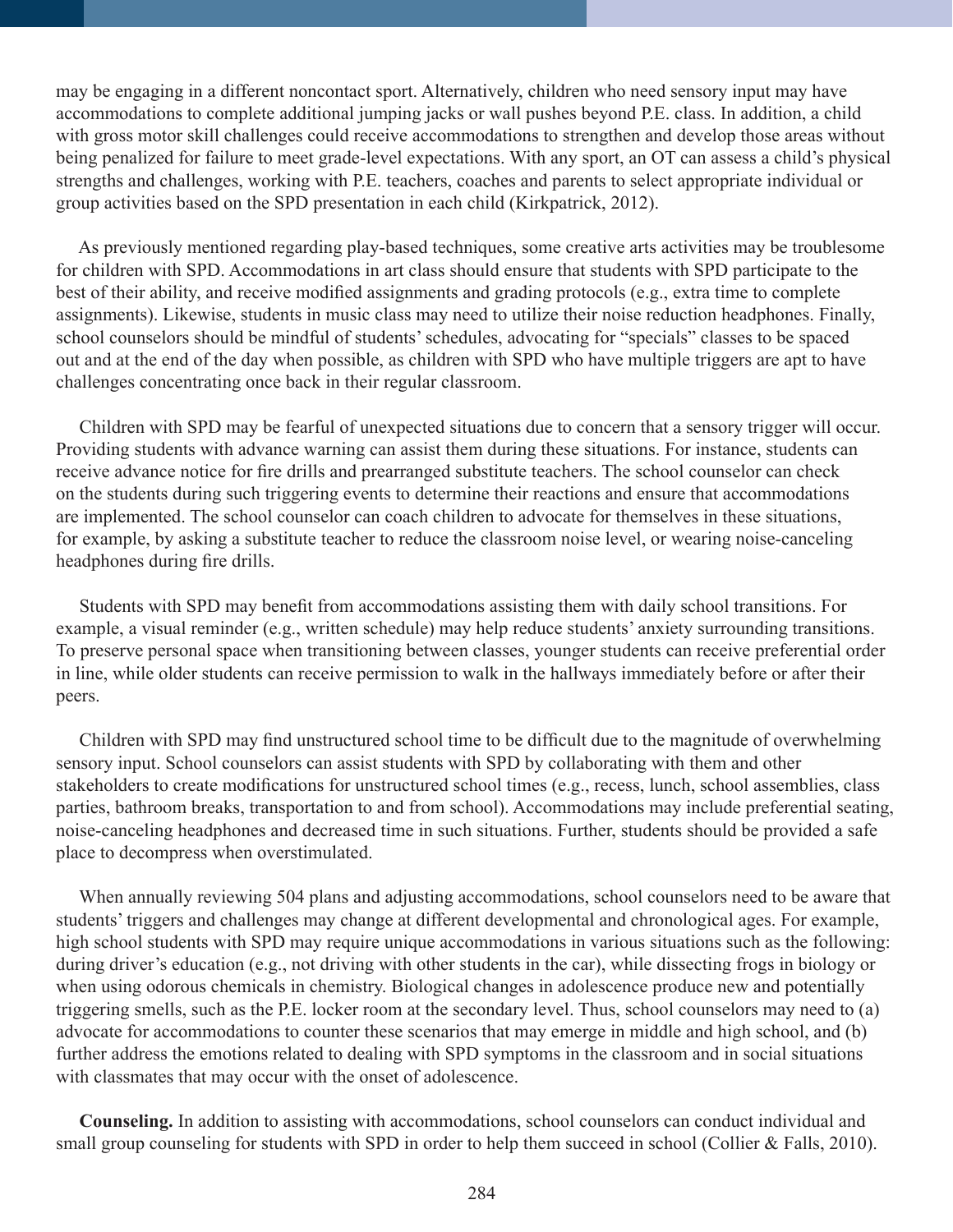School counselors can provide counseling to address students' emotional and mental health concerns, which may include anxiety, depression, low self-esteem, poor social skills and frustration (Champagne & Koomar, 2012; Katz, 2006; Miller et al., 2012; Walbam, 2013; Withrow, 2007). School counseling may address students' anxiety about school transitions and school-related sensory reactions by teaching students coping skills. School counselor-led counseling can normalize the experience of children with SPD, combating potential feelings of self-consciousness and isolation. Through the use of bibliotherapy and psychoeducation (see Appendix B), students can learn improved self-regulation and organization skills as well as self-advocacy and assertiveness. For example, students can learn to advocate for themselves by participating in their 504 plan meeting, as well as learn to develop strategies for communicating with teachers when becoming overwhelmed by sensory stimuli.

 When students with SPD receive accommodations and counseling, classmates may express jealousy or frustration, similar to siblings. The school counselor can help process these situations and role-play social interactions in individual or group settings. Further, school counselors can assist teachers in offering sensory modulation strategies for an entire class, in order to prevent the child with SPD from being singled out. The following is a case study of how a counselor can intervene with a child who has SPD.

# **Case Study**

 *Euna is a 6-year-old, second-generation Korean American attending her first year of school as a first-grade student in public school. Her parents are professionals, and she is an only child who had an in-home nanny and no formal preschool. At school, she shows little variation in affect and rarely speaks to peers. However, she and her parents speak at home, often in quiet voices. Euna flinches when touched and her parents describe her as a picky eater and uncoordinated. She does not like school; at home she has daily outbursts prior to departing for the school bus. Euna does not have reciprocal friendships in school and often sits alone in the cafeteria during lunch. Often she requests to visit the nurse to avoid the cafeteria during lunch.* 

 *Euna visits a mental health counselor for anxiety; this counselor has basic awareness of SPD. After the intake and initial counseling session with Euna, the mental health counselor suspects SPD and gathers additional background information from Euna's parents as well as a release of information to speak to Euna's teacher and school counselor. Next, the mental health counselor gathers background information from Euna's school counselor and teacher about her school functioning. After completing screening checklists (e.g., Appendix A: Sensory Processing Disorder Checklist or the Sensory Profile 2), the mental health counselor and school counselor provide Euna's parents with an OT referral for formal evaluation and recommend that her parents first speak to the pediatrician; the counselors obtain a release of information to be able to speak with the OT and pediatrician. The OT determines that Euna does have SPD, and through the physical examination, Euna's pediatrician rules out other potential physiological causes for symptoms. The pediatrician also provides a referral to a nutritionist who can ensure that Euna is obtaining proper nutrition and gradually increase the types and textures of food in Euna's diet.* 

 *After consulting with the OT and pediatrician, the school and mental health counselors work together to provide bibliotherapy resources for the family, education for the teacher and school staff, and coping strategies for Euna in school, at home and in the community. They collaborate with the OT to incorporate sensory strategies that will enhance counseling sessions with Euna. Lastly, the school counselor invites the OT and mental health counselor to participate in the development of the 504 plan to provide accommodations for Euna to be successful in school.*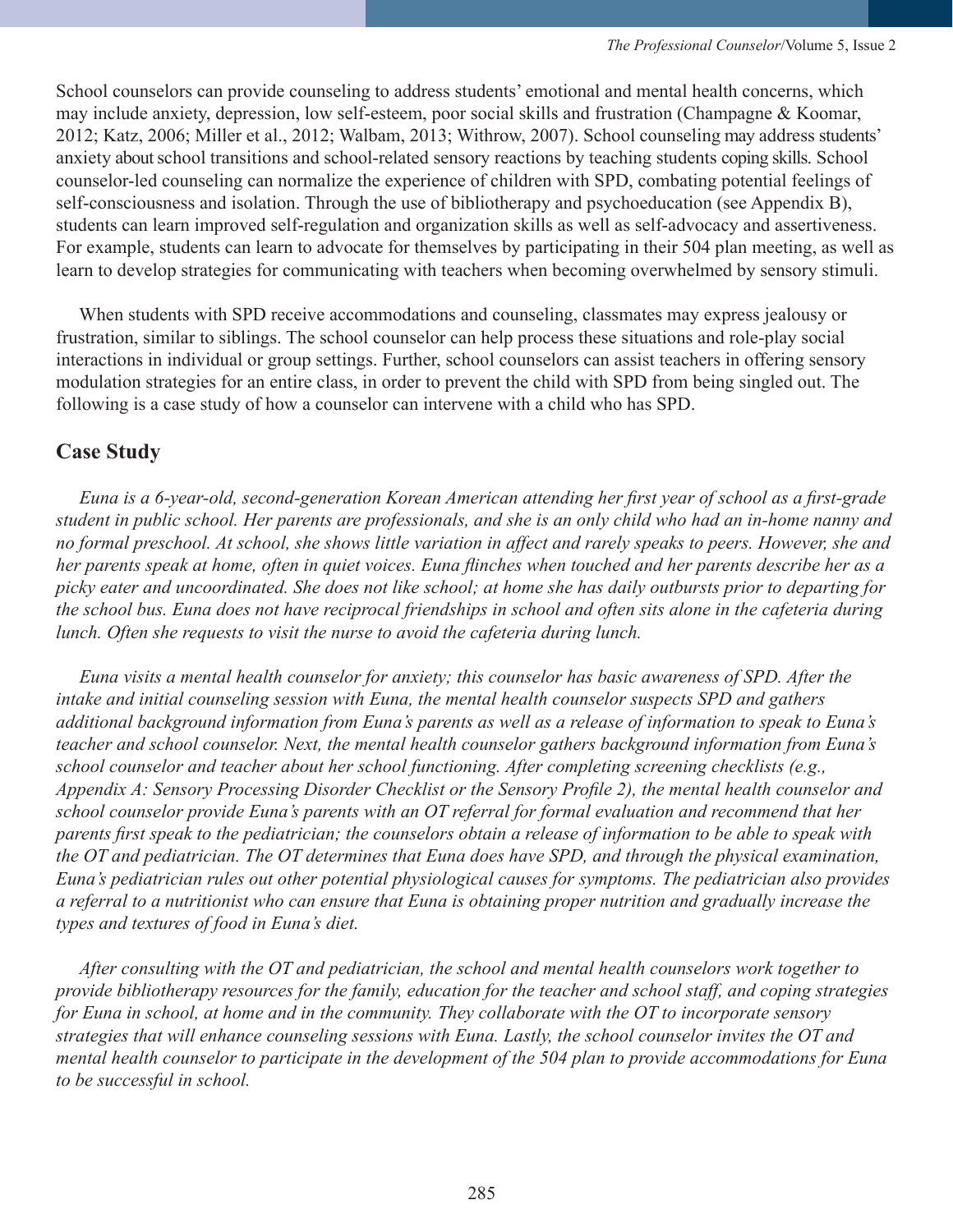During the last several years, authors have presented variations of the Euna case study to audiences in counseling classes and conferences, asking for participants' thoughts on a preliminary diagnosis for further exploration. Common participant responses include trauma, anxiety and school phobia; this is not surprising, as SPD can be easily misdiagnosed as other disorders.

## **Summary and Recommendations**

 SPD is a neurological disorder that impacts the daily functioning of children across settings. Thus, to advocate on behalf of children with SPD in mental health and school settings, counselors need to increase their SPD-related education, advocacy, screening, treatment, stakeholder collaboration and research. First, counselors should become increasingly knowledgeable about and advocate for an increased awareness of SPD within the counseling profession. We recommend that counselors advocate for the inclusion of SPD in diagnostic standards, such as the future edition of the *DSM*, and in counselor education, professional development and counseling literature. By increasing the counseling profession's knowledge of SPD, counselors can provide children with more appropriate and earlier treatment interventions.

 Next, counselors need to effectively screen for SPD and collaborate with parents and other professionals to treat the primary and secondary needs of children with this disorder. Also, counselors can educate stakeholders on SPD, including teachers and parents. By further demystifying and clarifying SPD for professionals and family members, these stakeholders can best support children with SPD, improving their quality of life and achieving treatment goals.

 Conducting and publishing counseling-related SPD research can add professional credibility and recognition of SPD. In the future, researchers should investigate the following: (a) counselors' awareness of SPD; (b) mental health, school, and family counseling interventions used for children with SPD; (c) consultation practices with other service providers to serve children with SPD; and (d) perceptions and outcomes of clients with SPD receiving counseling services in an effort to develop future evidence-based best practices. Also, researchers can explore the psychometric properties of instruments used to screen for SPD, perceptions regarding these instruments, and effectiveness of counselors using these instruments. Finally, counselors can conduct interdisciplinary research with OTs, as future SPD research areas outlined by the American Occupational Therapy Association (2014) are related to counseling treatment goals pertaining to SPD (e.g., social communication, anger management, academic performance, behavior issues). When counselors and researchers engage in self-education and professional education, more accurate screening, evidence-based counseling treatment strategies, stakeholder education and collaboration, and research, they advocate for children with SPD across settings and have the potential to dramatically improve the lives of many children.

## *Conflict of Interest and Funding Disclosure The authors reported no conflict of interest or funding contributions for the development of this manuscript.*

# **References**

Ahn, R. R., Miller, L. J., Milberger, S., & McIntosh, D. N. (2004). Prevalence of parents' perceptions of sensory processing disorders among kindergarten children. *American Journal of Occupational Therapy*, *58*, 287–293. doi:10.5014/ajot.58.3.287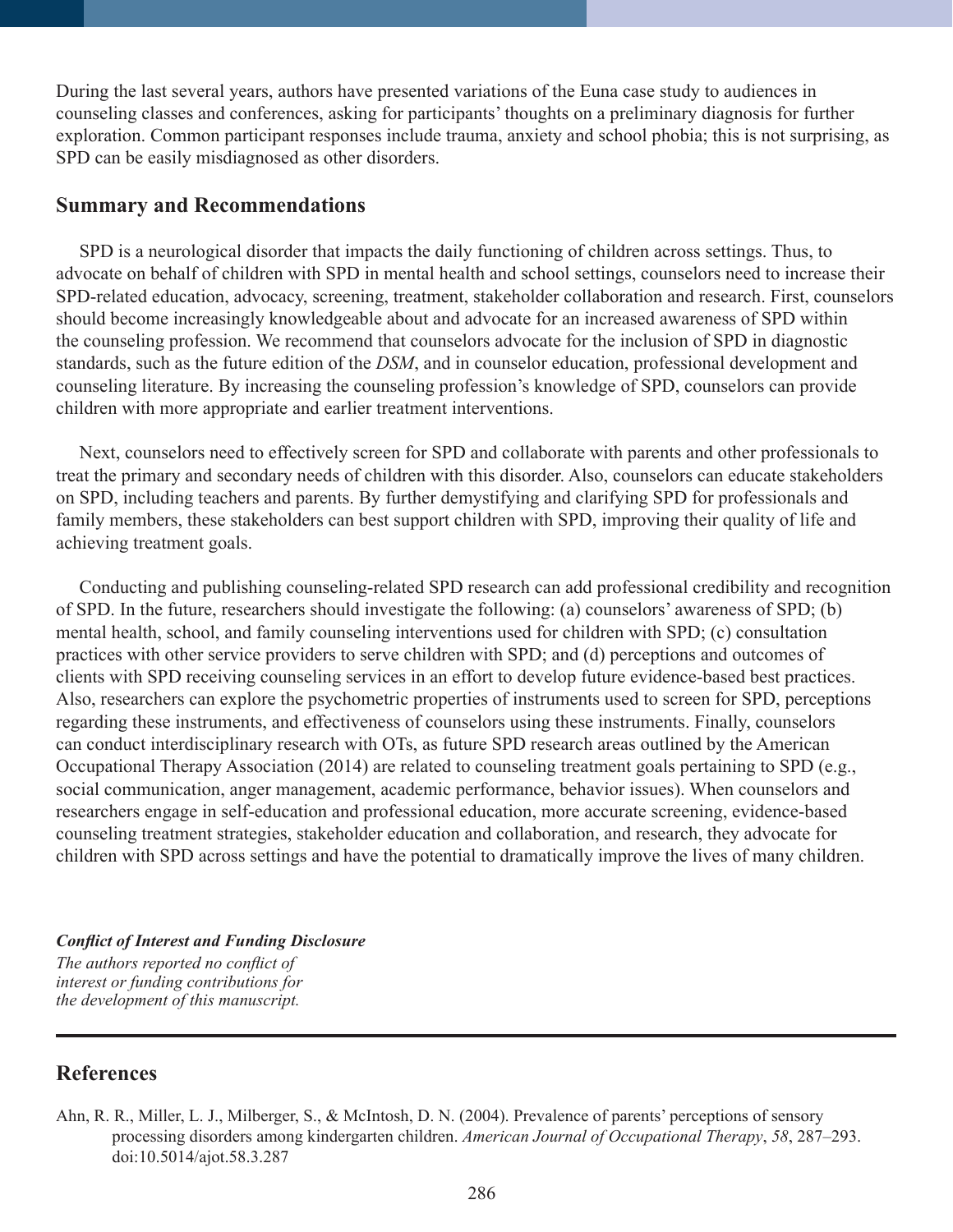American Counseling Association. (2014). *ACA code of ethics*. Alexandria, VA: Author.

- American Occupational Therapy Association. (2014). Research opportunities in the area of children and adolescents with challenges in sensory processing and sensory integration. *American Journal of Occupational Therapy*, *68*, 242– 244. doi:10.5014/ajot.2014.682003
- American Psychiatric Association. (2013). *Diagnostic and statistical manual of mental disorders* (5th ed.). Washington, DC: Author.
- American School Counselor Association. (2013). *The professional school counselor and students with disabilities*. Retrieved from http://www.schoolcounselor.org/asca/media/asca/PositionStatements/PS\_Disabilities.pdf
- Anderson, T., & Davis, C. (2011). Evidence-based practice with families of chronically ill children: A critical literature review. *Journal of Evidence-Based Social Work*, *8*, 416–425. doi10.1080/15433710903269172
- Ayres, A. J. (1979). *Sensory integration and the child*. Los Angeles, CA: Western Psychological Services.
- Ayres, A. J. (1989). *Sensory integration and Praxis tests (SIPT)* [Measurement instrument]. Torrance, CA: Western Psychological Services. Retrieved from http://www.wpspublish.com/store/p/2971/sensory-integration-and-praxistest-sipt
- Ben-Sasson, A., Carter, A. S., & Briggs-Gowan, M. J. (2009). Sensory over-responsivity in elementary school: Prevalence and social-emotional correlates. *Journal of Abnormal Child Psychology*, *37*, 705–716. doi:10.1007/s10802-008-9295-8
- Byrne, M. W. (2009). Sensory processing disorder: Any of a nurse practitioner's business? *Journal of the American Academy of Nurse Practitioners*, *21*, 314–321. doi:10.1111/j.1745-7599.2009.00417.x
- Castaneda, R., Olson, L. M., & Radley, L. C. (2013). *Occupational therapy's role in community mental health*. Retrieved from http://www.aota.org/About-Occupational-Therapy/Professionals/MH/Community-Mental-Health. aspx#sthash.7aYvMJBy.dpuf
- Centers for Disease Control and Prevention, National Center for Health Statistics. (1991). *The international classification of diseases, 9th revision, clinical modification (ICD-9-CM).* Washington, DC: US Department of Health and Human Services, Health Care Financing Administration.
- Champagne, T., & Koomar, J. (2012). Evaluating sensory processing in mental health occupational therapy practice. *OT Practice*, *17*(5), CE-1–CE-8.
- Chang, Y.-S., Owen, J. P., Desai, S. S., Hill, S. S., Arnett, A. B., Harris, J., . . . Mukherjee, P. (2014). Autism and sensory processing disorders: Shared white matter disruption in sensory pathways but divergent connectivity in socialemotional pathways. *PLOS ONE*, *9*(7), 1–17. doi:10.1371/journal.pone.0103038
- Cheu, R. (2013). Living well with chronic illness: Natural ways to maintain and restore mental and spiritual well-being. *Alternative Medicine*, *11*, 60–62.
- Cohen, M. S. (1999). Families coping with childhood chronic illness: A research review. *Families, Systems, & Health*, *17*, 149–164. doi:10.1037/h0089879
- Cohn, E., May-Benson, T. A., & Teasdale, A. (2011). The relationship between behaviors associated with sensory processing and parental sense of competence. *OTJR: Occupation, Participation and Health*, *31*, 172–181. doi:10.3928/15394492-20110304-01
- Collier, N. R., & Falls, L. A. (2010). Making sense out of sensory processing disorder. *ASCA School Counselor.* Retrieved from http://www.schoolcounselor.org/school-counselors-members/professional-development/learn-more/studentmental-health-resources
- Cosbey, J., Johnston, S. S., & Dunn, M. L. (2010). Sensory processing disorders and social participation. *American Journal of Occupational Therapy*, *64*(3), 462–473. doi:10.5014/ajot.2010.09076
- Cosbey, J., Johnston, S. S., Dunn, M. L., & Bauman, M. (2012). Playground behaviors of children with and without sensory processing disorders. *OTJR: Occupation, Participation and Health*, *32*(2), 39–47. doi:10.3928/15394492-20110930-01
- Davies, P. L., & Gavin, W. J. (2007). Validating the diagnosis of sensory processing disorders using EEG technology. *American Journal of Occupational Therapy*, *61*(2), 176–189. doi:10.5014/ajot.61.2.176
- Dunn, W. (1997). The impact of sensory processing abilities on the daily lives of young children and families: A conceptual model. *Infants &Young Children*, *9*, 23–35.
- Dunn, W. (2001). The sensations of everyday life: Empirical, theoretical, and pragmatic considerations. *American Journal of Occupational Therapy*, *55*(6), 608–620. doi:10.5014/ajot.55.6.608
- Dunn, W. (2014). *Sensory Profile 2* [Clinical assessment]. Retrieved from http://www.pearsonclinical.com/psychology/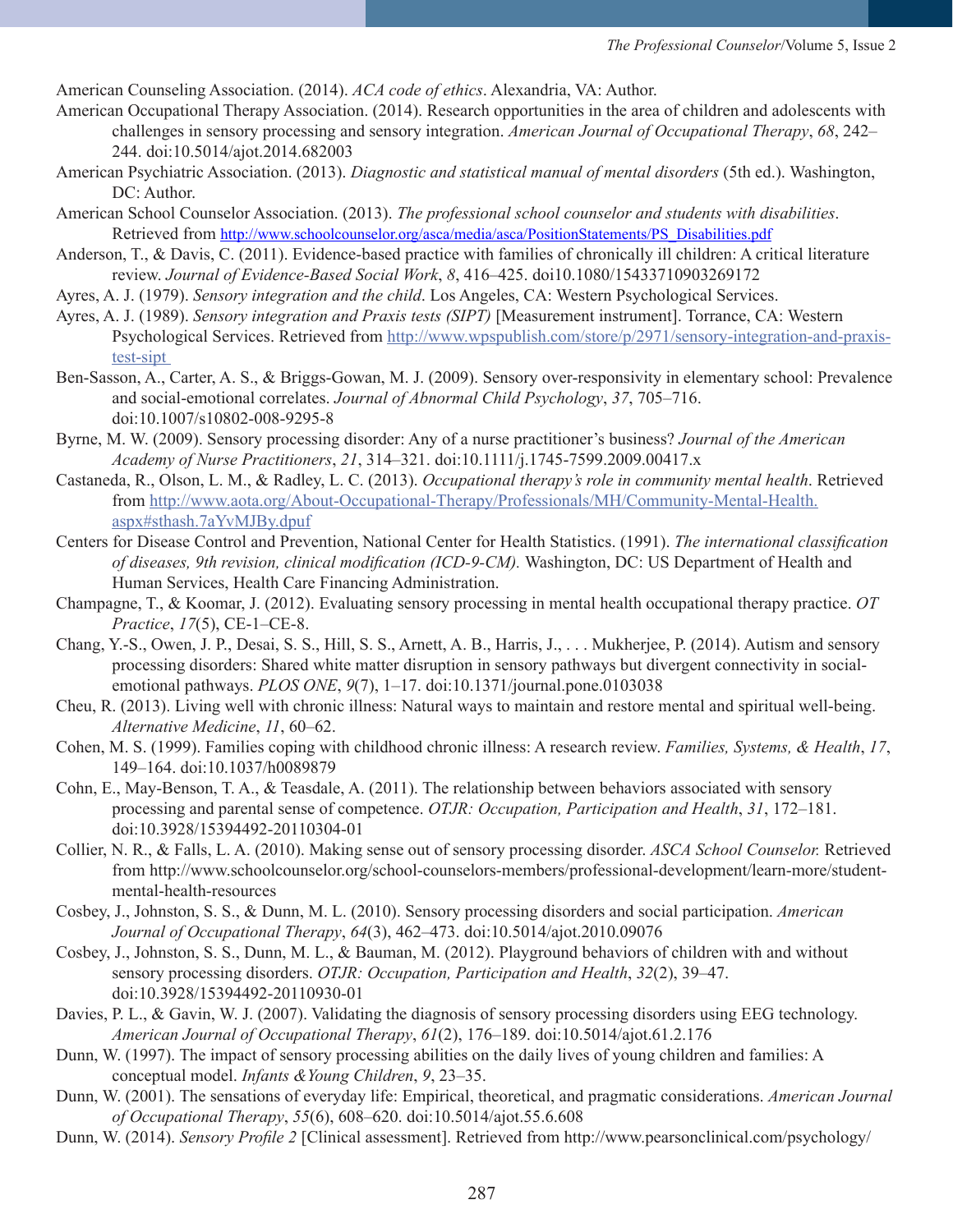products/100000822/sensory-profile-2.html#tab-details

- Gavin, W. J., Dotseth, A., Roush, K. K., Smith, C. A., Spain, H. D., & Davies, P. L. (2011). Electroencephalography in children with and without sensory processing disorders during auditory perception. *American Journal of Occupational Therapy*, *65*, 370–377. doi:10.5014/ajot.2011.002055
- Ghanizadeh, A. (2011). Sensory processing problems in children with ADHD, a systematic review. *Psychiatry Investigation*, *8*(2), 89–94. doi:10.4306/pi.2011.8.2.89

Gladding, S. T. (2015). *Family therapy: History, theory, and practice* (6th ed.). Upper Saddle River, NJ: Pearson.

- Goldsmith, H. H., Van Hulle, C. A., Arneson, C. L., Schreiber, J. E., & Gernsbacher, M. A. (2006). A population-based twin study of parentally reported tactile and auditory defensiveness in young children*. Journal of Abnormal Child Psychology*, *34*, 393–407. doi:10.1007/s10802-006-9024-0
- Gourley, L., Wind, C., Henninger, E. M., & Chinitz, S. (2013). Sensory processing difficulties, behavioral problems, and parental stress in a clinical population of young children. *Journal of Child and Family Studies*, *22*, 912–921. doi:10.1007/s10826-012-9650-9
- Grossman, N. S., & Okun, B. F. (2009). Challenges in family forensic psychology: Families with special-needs children II. *The Family Psychologist*, *25*(2), 19–20.
- Hall, L., & Case-Smith, J. (2007). The effect of sound-based intervention on children with sensory processing disorders and visual-motor delays. *American Journal of Occupational Therapy*, *61*, 209–215.
- Interdisciplinary Council on Developmental and Learning Disorders. (2012). *Diagnostic manual for infancy and early childhood: Mental health disorders, developmental disorders, regulatory-sensory processing disorders, language disorders, and learning challenges.* Bethesda, MD: ICDL-DMIC Work Groups.
- James, K., Miller, L. J., Schaaf, R., Nielsen, D. M., & Schoen, S. A. (2011). Phenotypes within sensory modulation dysfunction. *Comprehensive Psychiatry*, *52*, 715–724. doi:10.1016/j.comppsych.2010.11.010
- Katz, I. (2006). Students with sensory integration dysfunctions: Issues for school counselors. *Journal of School Counseling*, *4*(22), 1–22. Retrieved from http://jsc.montana.edu/articles/v4n22.pdf
- Kinnealey, M., & Fuiek, M. (1999). The relationship between sensory defensiveness, anxiety, depression and perception of pain in adults. *Occupational Therapy International*, *6*, 195–206. doi:10.1002/oti.97
- Kirkpatrick, J. (2012). Sports for children with sensory processing disorders: A guide for occupational therapy practitioners. *OT Practice*, *17*(10), 8–13.
- Kranowitz, C. S. (2005). *The out-of-sync child: Recognizing and coping with sensory processing disorder.* New York, NY: Penguin Group.
- Landreth, G. L., Ray, D. C., & Bratton, S. C. (2009). Play therapy in elementary schools. *Psychology in the Schools*, *46*, 281–289. doi:10.1002/pits.20374
- Levingston, S. A. (2014). The debate over sensory processing disorder: Are some kids really 'out of sync'? *The Washington Post.* Retrieved from http://www.washingtonpost.com/national/health-science/the-debate-oversensory-processing-disorder-are-some-kids-really-out-of-sync/2014/05/12/fca2d338-d521-11e3-8a78- 8fe50322a72c\_story.html
- Marshak, L. E., Dandeneau, C. J., Prezant, F. P., & L'Amoreaux, N. A. (2010). *The school counselor's guide to helping students with disabilities*. San Francisco, CA: Jossey-Bass.
- McIntosh, D. N., Miller, L. J., Shyu, V., & Hagerman, R. J. (1999). Sensory-modulation disruption, electrodermal responses, and functional behaviors. *Developmental Medicine & Child Neurology*, *41*, 608–615.
- Miller, L. J. (2006). *Sensational kids: Hope and help for children with sensory processing disorder (SPD)*. New York, NY: Penguin Group.
- Miller, L. J., Anzalone, M. E., Lane, S. J., Cermak, S. A., & Osten, E. T. (2007). Concept evolution in sensory integration: A proposed nosology for diagnosis. *American Journal of Occupational Therapy*, *61*, 135–140. doi:10.5014/ajot.61.2.135
- Miller, L. J., Nielsen, D. M., & Schoen, S. A., (2012). Attention deficit hyperactivity disorder and sensory modulation disorder: A comparison of behavior and physiology. *Research in Developmental Disabilities*, *33*, 804–818. doi:10.1016/j.ridd.2011.12.005

Miller, L. J., Nielsen, D. M., Schoen, S. A., & Brett-Green, B. A. (2009). Perspectives on sensory processing disorder: A call for translational research. *Frontiers in Integrative Neuroscience*, *3*(22), 1–12. doi:10.3389/neuro.07.022.2009 Murphy, S. N. (2011). Don't touch me. *Counseling Today*, *53*(10), 40–44.

Ostovar, R. (2009). *The ultimate guide to sensory processing disorder: Easy, everyday solutions to sensory challenges.*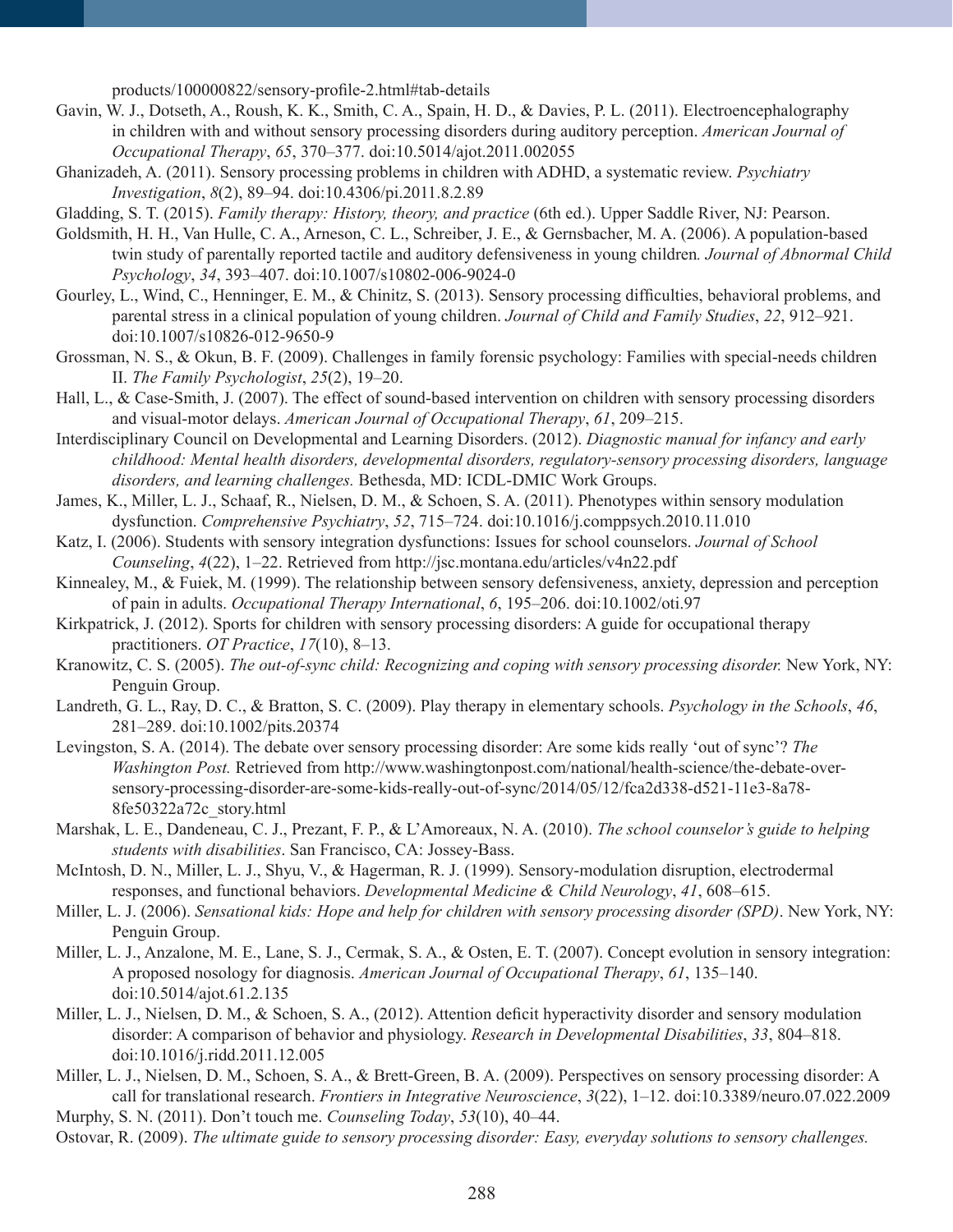Arlington, TX: Sensory World.

- Owen, J. P., Marco, E. J., Desai, S., Fourie, E., Harris, J., Hill, S. S., . . . Mukherjee, P. (2013). Abnormal white matter microstructure in children with sensory processing disorders. *NeuroImage: Clinical*, *2*, 844–853. doi:10.1016/j.nicl.2013.06.009
- Parham, L. D., & Mailloux, Z. (2015). Sensory integration. In J. Case-Smith & J. C. O'Brien (Eds.), *Occupational therapy for children and adolescents* (7th ed., pp. 258–303). St. Louis, MO: Mosby.
- Pollak, J., Levy, S., & Breitholtz, T. (1999). Screening for medical and neurodevelopmental disorders for the professional counselor. *Journal of Counseling & Development*, *77*, 350–358. doi:10.1002/j.1556-6676.1999.tb02459.x
- Schaaf, R. C., Benevides, T., Blanche, E. I., Brett-Green, B. A., Burke, J. P., Cohn, E. S., & … Schoen, A. S. (2010). Parasympathetic functions in children with sensory processing disorder. *Frontiers in Integrative Neuroscience*, *4*(4), 1–10. doi:10.3389/fnint.2010.00004
- Schaaf, R. C., Miller, L. J., Seawell, D., & O'Keefe, S. (2003). Children with disturbances in sensory processing: A pilot study examining the role of the parasympathetic nervous system. *American Journal of Occupational Therapy*, *57*, 442–449.
- Schoen, S. A., Miller, L. J., Brett-Green, B. A., & Nielsen, D. M. (2009). Physiological and behavioral differences in sensory processing: A comparison of children with autism spectrum disorder and sensory modulation disorder. *Frontiers in Integrative Neuroscience*, *3*(29), 1–11. doi:10.3389/neuro.07.029.2009
- Sensory Processing Disorder Foundation. (2012). *Final decision for DSM-V*. Retrieved from http://spdfoundation.net/ sensory-processing-blog/2012/12/05/final-decision-for-dsm-v/
- Sensory Processing Disorder Foundation. (2014). SPD scientific work group. Retrieved from http://www.spdfoundation. net/collaborations.html
- Tomchek, S. D., & Dunn, W. (2007). Sensory processing in children with and without autism: A comparative study using the Short Sensory Profile. *American Journal of Occupational Therapy*, *61*, 190–200.
- Trice-Black, S., Bailey, C. L., & Riechel, M. E. K. (2013). Play therapy in school counseling. *Professional School Counseling*, *16*, 303–312.
- U.S. Department of Education, Office for Civil Rights. (2013). *Protecting students with disabilities: Frequently asked questions about Section 504 and the education of children with disabilities.* Retrieved from http://www2.ed.gov/ about/offices/list/ocr/504faq.html
- Van Hulle, C. A., Schmidt, N. L., & Goldsmith, H. H. (2012). Is sensory over-responsivity distinguishable from childhood behavior problems? A phenotypic and genetic analysis. *The Journal of Child Psychology and Psychiatry*, *53*, 64–72. doi:10.1111/j.1469-7610.2011.02432.x
- Walbam, K. M. (2014). The relevance of sensory processing disorder to social work practice: An interdisciplinary approach. *Child and Adolescent Social Work Journal*, *31*, 61–70. doi:10.1007/s10560-013-0308-2
- Withrow, R. L. (2007). Sensory integration dysfunction: Implications for counselors working with children. *Journal of School Counseling*, *5*(18), 1–24.
- World Health Organization. (2013). *International statistical classification of diseases and related health problems* (10th rev., 2014 ed.). Geneva, Switzerland: Author.
- Zero to Three, National Center for Infants, Toddlers, and Families. (2005). *DC:0-3R: Diagnostic classification of mental health and developmental disorders of infancy and early childhood.* Washington, DC: Zero To Three Press.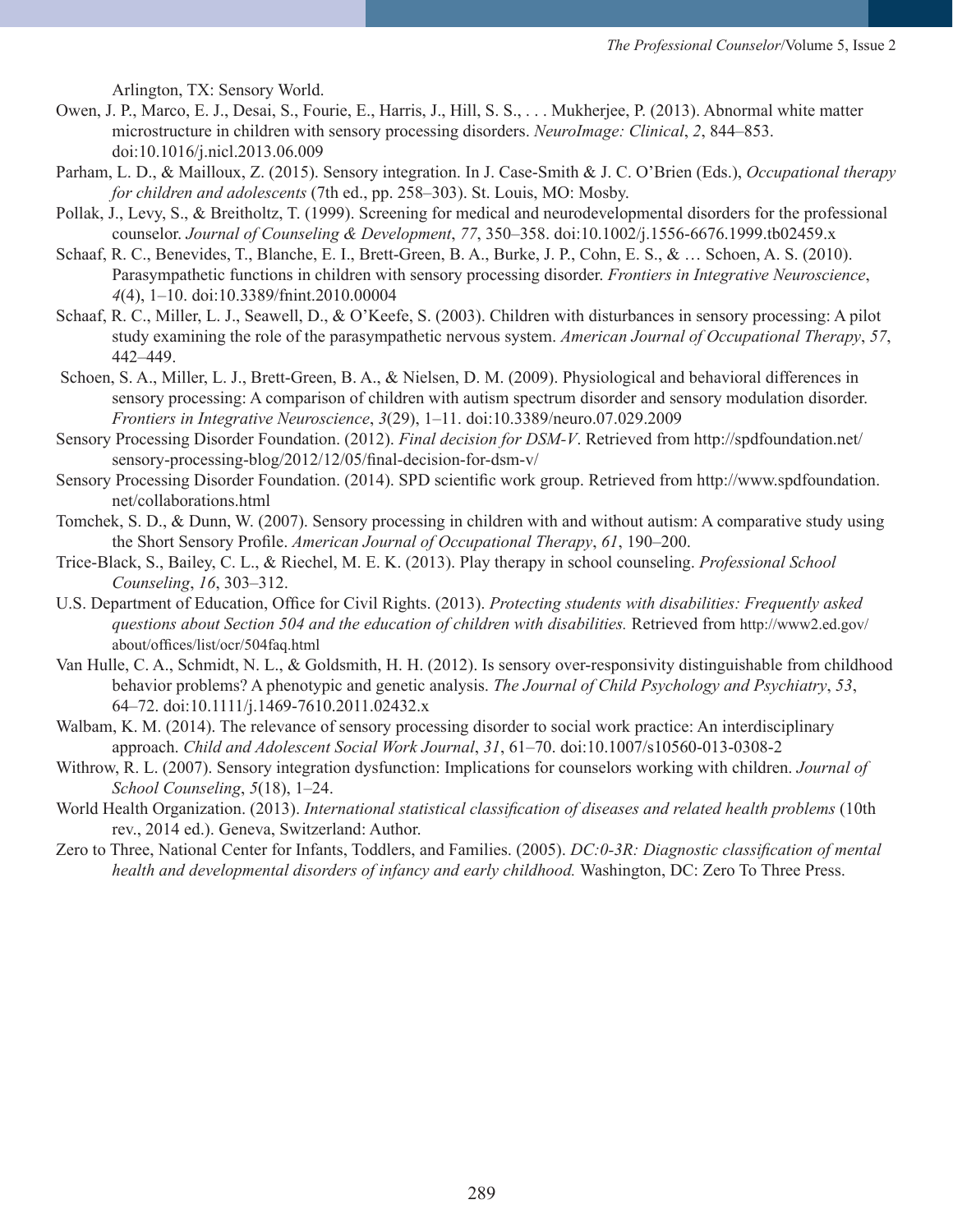# **Appendix A**

## **Sensory Processing Disorder Checklist**

© Sensory Therapies And Research (STAR) Center, 2006 Retrieved from http://spdfoundation.net/library/checklist.html

Many of the symptoms listed in the following categories are common to that particular age group. Where more than a few symptoms are found in a child, we recommend you talk to your doctor or check the SPD Foundation's Treatment Directory for a professional experienced with treating Sensory Processing Disorder.\*

#### **Infant/ Toddler Checklist:**

- My infant/toddler has problems eating.
- \_\_\_\_ My infant/toddler refused to go to anyone but me.
- My infant/toddler has trouble falling asleep or staying asleep
- My infant/toddler is extremely irritable when I dress him/her; seems to be uncomfortable in clothes.
- \_\_\_\_ My infant/toddler rarely plays with toys, especially those requiring dexterity.
- \_\_\_\_ My infant/toddler has difficulty shifting focus from one object/activity to another.
- \_\_\_\_ My infant/toddler does not notice pain or is slow to respond when hurt.
- \_\_\_\_ My infant/toddler resists cuddling, arches back away from the person holding him.
- \_\_\_\_ My infant/toddler cannot calm self by sucking on a pacifier, looking at toys, or listening to my voice.
- My infant/toddler has a "floppy" body, bumps into things and has poor balance.
- My infant/toddler does little or no babbling, vocalizing.
- My infant/toddler is easily startled.
- My infant/toddler is extremely active and is constantly moving body/limbs or runs endlessly.
- My infant/toddler seems to be delayed in crawling, standing, walking or running.

#### **Pre-School Checklist:**

- My child has difficulty being toilet trained.
- \_\_\_\_ My child is overly sensitive to stimulation, overreacts to or does not like touch, noise, smells, etc.
- \_\_\_\_ My child is unaware of being touched/bumped unless done with extreme force/intensity.
- \_\_\_\_ My child has difficulty learning and/or avoids performing fine motor tasks such as using crayons and fasteners on clothing.
- My child seems unsure how to move his/her body in space, is clumsy and awkward.
- \_\_\_\_ My child has difficulty learning new motor tasks.
- \_\_\_\_ My child is in constant motion.
- \_\_\_\_ My child gets in everyone else's space and/or touches everything around him.
- \_\_\_\_ My child has difficulty making friends (overly aggressive or passive/ withdrawn).
- \_\_\_\_ My child is intense, demanding or hard to calm and has difficulty with transitions.
- \_\_\_\_ My child has sudden mood changes and temper tantrums that are unexpected.
- My child seems weak, slumps when sitting/standing; prefers sedentary activities.
- It is hard to understand my child's speech.
- My child does not seem to understand verbal instructions.

## **School Age:**

- \_\_\_ My child is overly sensitive to stimulation, overreacts to or does not like touch, noise, smells, etc.
- \_\_\_ My child is easily distracted in the classroom, often out of his/her seat, fidgety.
- My child is easily overwhelmed at the playground, during recess and in class.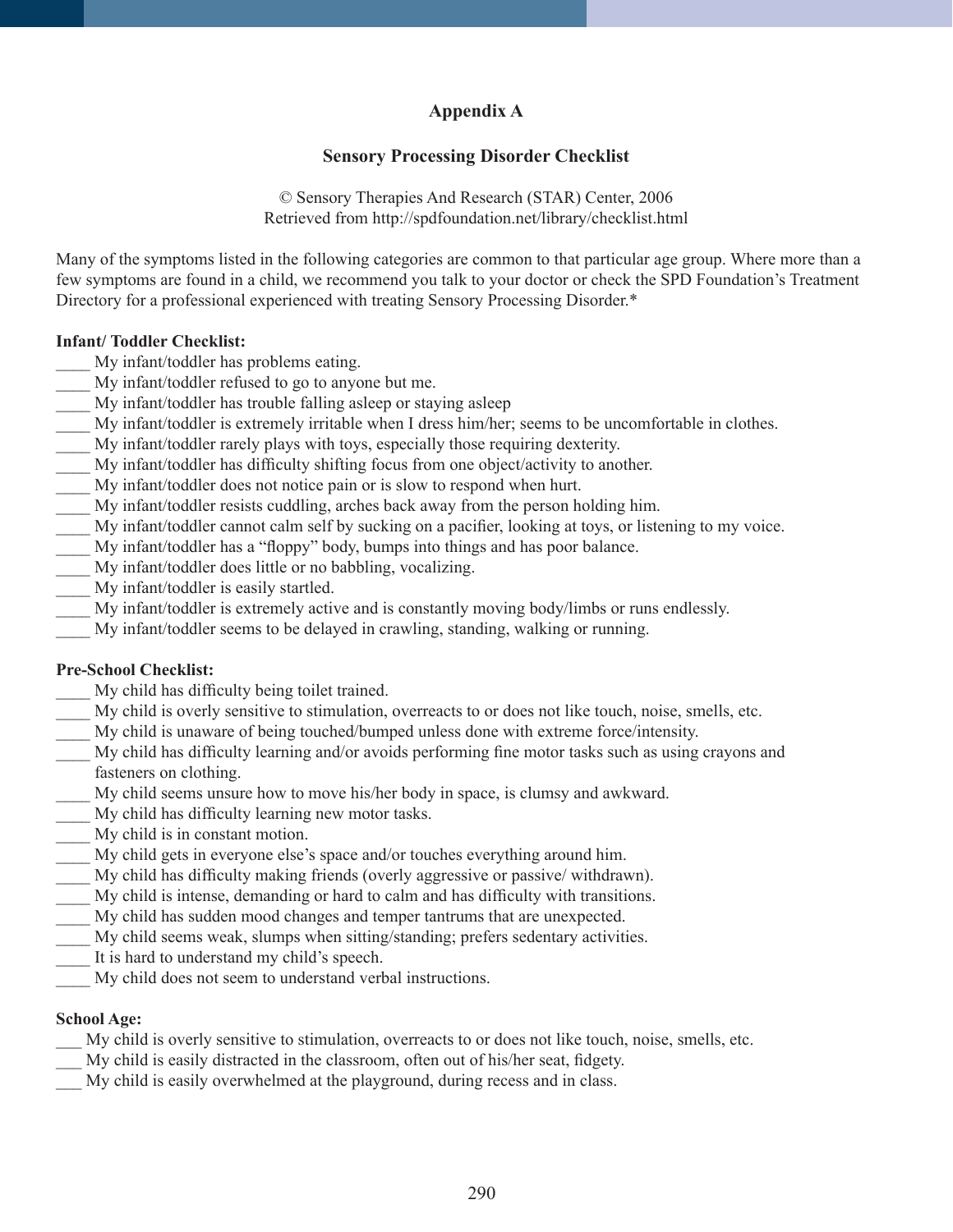- My child is slow to perform tasks.
- \_\_\_ My child has difficulty performing or avoids fine motor tasks such as handwriting.
- My child appears clumsy and stumbles often, slouches in chair.
- My child craves rough housing, tackling/wrestling games.
- My child is slow to learn new activities.
- \_\_\_ My child is in constant motion.
- My child has difficulty learning new motor tasks and prefers sedentary activities.
- \_\_\_ My child has difficulty making friends (overly aggressive or passive/ withdrawn).
- \_\_\_ My child gets stuck on tasks and has difficulty changing to another task.
- \_\_\_ My child confuses similar sounding words, misinterprets questions or requests.
- My child has difficulty reading, especially aloud.
- \_\_\_ My child stumbles over words; speech lacks fluency, and rhythm is hesitant.

## **Adolescent/Adult:**

- I am over-sensitive to environmental stimulation: I do not like being touched.
- I avoid visually stimulating environments and/or I am sensitive to sounds.
- I often feel lethargic and slow in starting my day.
- I often begin new tasks simultaneously and leave many of them uncompleted.
- \_\_\_ I use an inappropriate amount of force when handling objects.
- \_\_\_ I often bump into things or develop bruises that I cannot recall.
- \_\_\_ I have difficulty learning new motor tasks, or sequencing steps of a task.
- I need physical activities to help me maintain my focus throughout the day.
- I have difficulty staying focused at work and in meetings.
- I misinterpret questions and requests, requiring more clarification than usual.
- I have difficulty reading, especially aloud.
- My speech lacks fluency, I stumble over words.
- I must read material several times to absorb the content.
- \_\_\_ I have trouble forming thoughts and ideas in oral presentations.

*\*While this checklist can't diagnose a child with SPD, it can be a helpful guide to see if additional testing should be done. When filling out this checklist, think about the child's behavior during the past six months.*